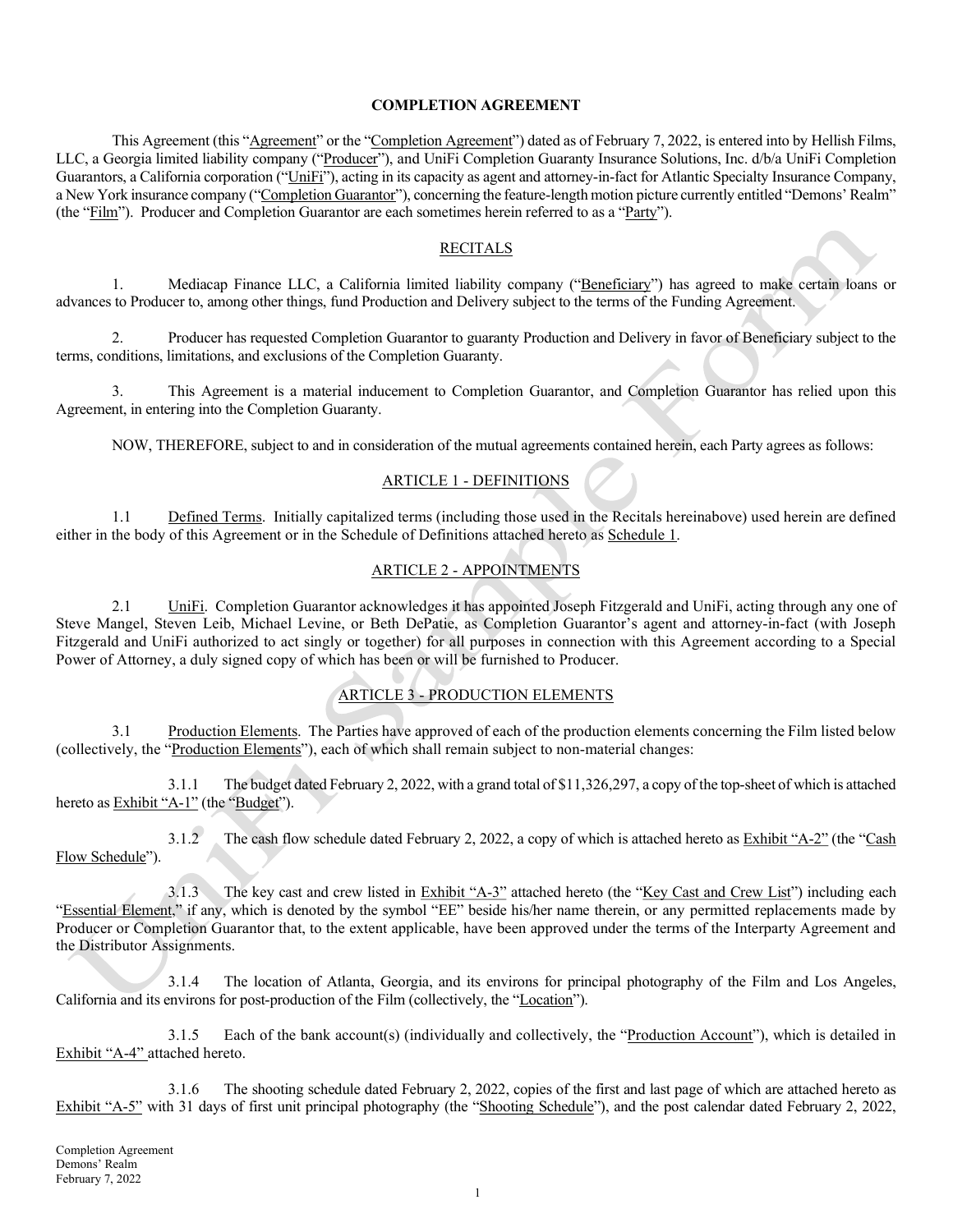copies of the first and last page of which are attached hereto as Exhibit "A-6" with 22 weeks of post-production (the "Post Calendar" and together with the Shooting Schedule, the "Schedule").

3.1.7 The screenplay entitled *Demons' Realm*, written by Jackson Johns and is 102 pages in length, copies of the cover and last page of which are attached hereto as Exhibit "A-7" (the "Screenplay").

## ARTICLE 4 - FUNDING

4.1 Strike Price. The "Strike Price" is \$11,326,297, which includes (a) direct costs of \$10,273,285, (b) a contingency allowance (regardless if there is another or no amount therefor included in the Budget) of \$821,863 (the "Contingency") (which, if applicable, will be supplemented by Producer Deferral of \$25,000), and (c) the guaranty fee (regardless if there is another or no amount therefor included in the Budget) of \$231,149 (the "Guaranty Fee"). The Strike Price does not include any Interest or Charges.

4.2 Cost Exclusions. Production Advances will not be made available or used to pay or cover the costs for or related to (a) Interest or Charges (regardless if there is another or no amount therefor in the Budget); and (b) any item of cost designated below (collectively, the "Cost Exclusions"). The Cost Exclusions and any expenditures relating thereto are excluded from coverage under the Completion Guaranty and Completion Guarantor assumes no obligation, makes no guaranty, and shall have no liability therefor.

| <b>Cost Exclusion Description</b> | <b>Budget Account Number</b> | <b>Excluded Amount</b> |
|-----------------------------------|------------------------------|------------------------|
| None                              | Account No.:                 |                        |
|                                   | Account $No.$                |                        |
|                                   | Account $No.$ :              |                        |
| <b>Total Cost Exclusions</b>      |                              | \$0                    |

## 4.3 Funding the Strike Price.

4.3.1 Prior Funding. As of February 7, 2022, Completion Guarantor has credited to the Strike Price prior advances totaling \$2,000,000 (the "Prior Funding"), which amount includes Presale Deposits totaling \$600,000. Accordingly, the Strike Price remaining to be funded after crediting the Prior Funding thereto is \$9,326,297 (the Strike Price minus the Prior Funding being hereinafter referred to as the "Minimum Remaining Funding Amount").

4.3.2 Subsequent Funding. Unless Completion Guarantor shall agree otherwise in writing, the Minimum Remaining Funding Amount shall be funded by Beneficiary making Production Advances in U.S. Dollars following the Cash Flow Schedule (subject to possible acceleration as herein provided) by electronic funds transfer directly to the Production Account (except for the Guaranty Fee to the extent not previously paid, which will be paid directly to UniFi according to UniFi's instructions or as otherwise instructed or agreed in writing by UniFi as agent for Completion Guarantor).

4.3.3 Accelerated Funding. Producer (with Completion Guarantor's prior written approval) or Completion Guarantor may, upon giving notice to Beneficiary, accelerate Beneficiary's making of any Production Advances that have yet to be funded subject to the restrictions of any applicable currency forward exchange rate agreements and/or interest rate protection agreements (if any) and also subject to the terms of the applicable Funding Agreement, at a rate faster than specified in the Cash Flow Schedule in terms of amount and/or the timing thereof. In such event, Producer (to the extent of proceeds of all Production Advances, including the Contingency, then-remaining available) or otherwise Completion Guarantor will promptly pay or cause to be paid the amount of any applicable Accelerated Interest and Charges to Beneficiary.

4.4 Conditions Precedent. Producer acknowledges and agrees that the effectiveness of this Agreement, the Completion Guaranty, and the other Completion Documents is conditioned upon Completion Guarantor's prior receipt of the Guaranty Fee and the full execution and delivery to Completion Guarantor of copies of the following agreements and documents to the satisfaction of Completion Guarantor at its sole discretion unless Completion Guarantor has in writing waived any such condition: this Agreement, the Director's Undertaking, the Final Cut Holder's Undertaking, if applicable, the Required Insurance Coverages, the Production Account Control Agreement for each Production Account, the Laboratory Control Agreement for each Laboratory, the Producer's Power of Attorney, the Copyright Mortgage and Assignment and the Authentication for Financing Statement. The Guaranty Fee is fully earned upon the execution hereof and is non-refundable.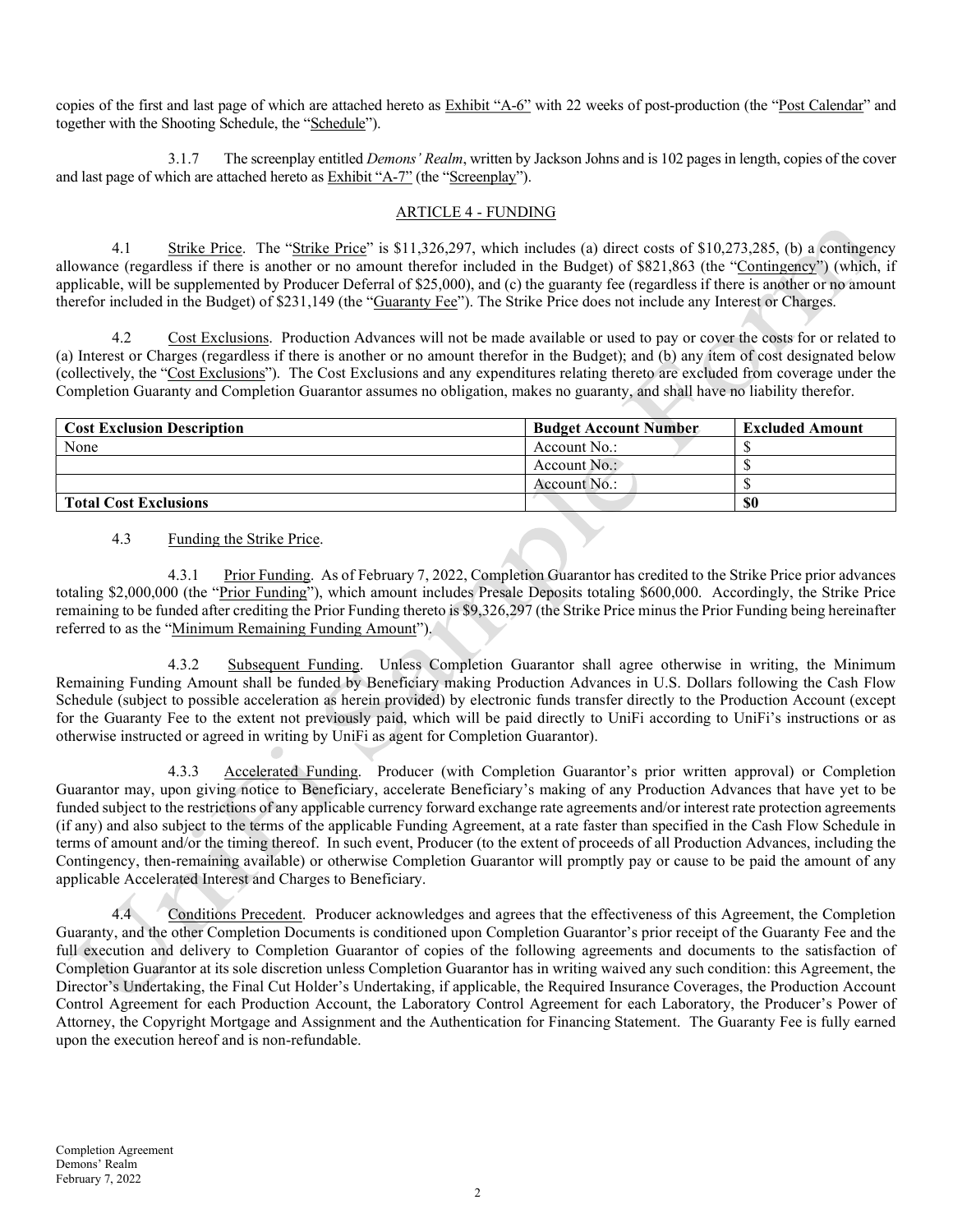#### ARTICLE 5 - PRODUCTION

5.1 Production Defined. "Production" collectively means (a) all of the phases of production of the Film and the completion thereof, comprising pre-production, principal photography, and post-production, including the manufacture of the Delivery Items; and (b) the payment of all items of cost (other than the Cost Exclusions, if any, and other costs to the extent not covered in full by the terms of the Completion Guaranty) included in the estimated negative cost statement of the Film (and all items or costs included on the final negative cost statement to the extent not included in the estimated negative cost) prepared following normal industry practices including, but not limited to, all third-party contracts entered into in writing by Producer in connection with the Film, or in the case of costs incurred but not yet paid, or costs being contested in good faith by appropriate proceedings or costs subject to payment by insurance, securing payment thereof in a manner reasonably satisfactory to Beneficiary.

5.2 No Material Changes. Producer shall, subject to such minor variations and/or minor alterations as may be necessitated by the exigencies of Production and Delivery, conform to and comply with the Production Elements, the Specifications, and the requirements of each Distributor Agreement. Producer shall not, without the prior consent of Completion Guarantor and each Distributor (to the extent such Distributor has a right of approval with respect thereto), make or agree to make any material change to or in any of the Production Elements, the Specifications, or any other details in connection with Production and Delivery; provided, however:

5.2.1 To the extent permitted by the Interparty Agreement and subject to the terms thereof and any Distributor Agreement (as may be modified by the relevant Distributor Assignment), Producer may make minor, non-material changes in the Production Elements that, in Completion Guarantor's reasonable judgment, individually and in the aggregate do not (a) materially affect the storyline or principal characters in the Screenplay, (b) result in either an increase in the cost of, or a delay in the completion of, Production and Delivery, or (c) prejudice the ability of the Film or certain costs of Production and Delivery to qualify for the contemplated Incentives or diminish the value of the contemplated Incentives. If Producer contracts for items in the Budget at a cost that is less than the allowance set forth therein, then Producer shall first apply such savings to the Contingency to the extent all or any portion of the Contingency shall have been expended at the time of applying the savings. Next, Producer may apply such savings remaining toward other items in the Budget provided that applying the savings shall not cause an extension of the Schedule or result in an increase in the Budget.

5.2.2 Producer may, subject to reasonable prior notice to Completion Guarantor, make changes which may increase the cost of Production and Delivery provided (a) Producer deposits or causes to be deposited into the Production Account funds, which in Completion Guarantor's reasonable judgment, are at least equal to such increased cost, (b) such changes do not result in any delay in the Schedule, and (c) such changes, in Completion Guarantor's reasonable judgment, are not subject to the approval of any third-party which approval has not been secured in writing. Regarding any proposed changes to the Screenplay (other than those changes expressly permitted under the Interparty Agreement and the Distributor Agreements), Producer shall submit all such changes and changed pages which require approval by any Distributor or other third-party in writing to Completion Guarantor at least three (3) Business Days in advance of their scheduled photography. Completion Guarantor shall then have two (2) Business Days after receipt to review and approve or reject any such proposed change. Producer will simultaneously give no less than two (2) Business Days' prior notice to each such Distributor (and any other third-party that has any approval rights in regard thereto) for their approval and upon the expiration of the two (2) Business Day period, Producer shall immediately notify the director and line producer or unit production manager and any other cast and crew members the extent to which the proposed changes have been approved or rejected. If any such Distributor or other third-party does not respond in writing to Producer and Completion Guarantor within said two (2) Business Day period, then the proposed changed pages shall be deemed rejected.

5.2.3 Except as otherwise provided in the Interparty Agreement, if any Key Cast or Key Crew member must be replaced for any reason, then Producer shall, within five (5) Business Days (two (2) Business Days, if such replacement becomes necessary during principal photography), designate a replacement who will (a) be of reasonably comparable commercial stature and, with respect to the replacement of any Key Cast member, suitable to play the applicable role in the Screenplay, (b) be available to render its services at all times required by the Schedule, (c) be engaged to render its services for compensation not exceeding the remaining allowance allocated in the Budget for the Key Cast or Key Crew member being replaced and without any non-standard restriction, exclusion, exemption or limitation nor any greater deductible or premium under the insurance obtained for the Film, and (d) not have a history of causing or permitting substantial cost overruns (collectively, the "Replacement Parameters") Completion Guarantor shall have the right to designate any such replacement at the sole discretion of Completion Guarantor if Producer fails to designate such replacement consistent with the Replacement Parameters within the aforesaid applicable time periods or in the event of Takeover. To the extent the fixed compensation payable to any such replacement designated by Producer shall exceed the remaining allowance allocated in the Budget for the Key Cast or Key Crew member being replaced, Producer shall cause the funds needed to cover any such excess costs to be immediately deposited into the Production Account from sources other than Completion Guarantor.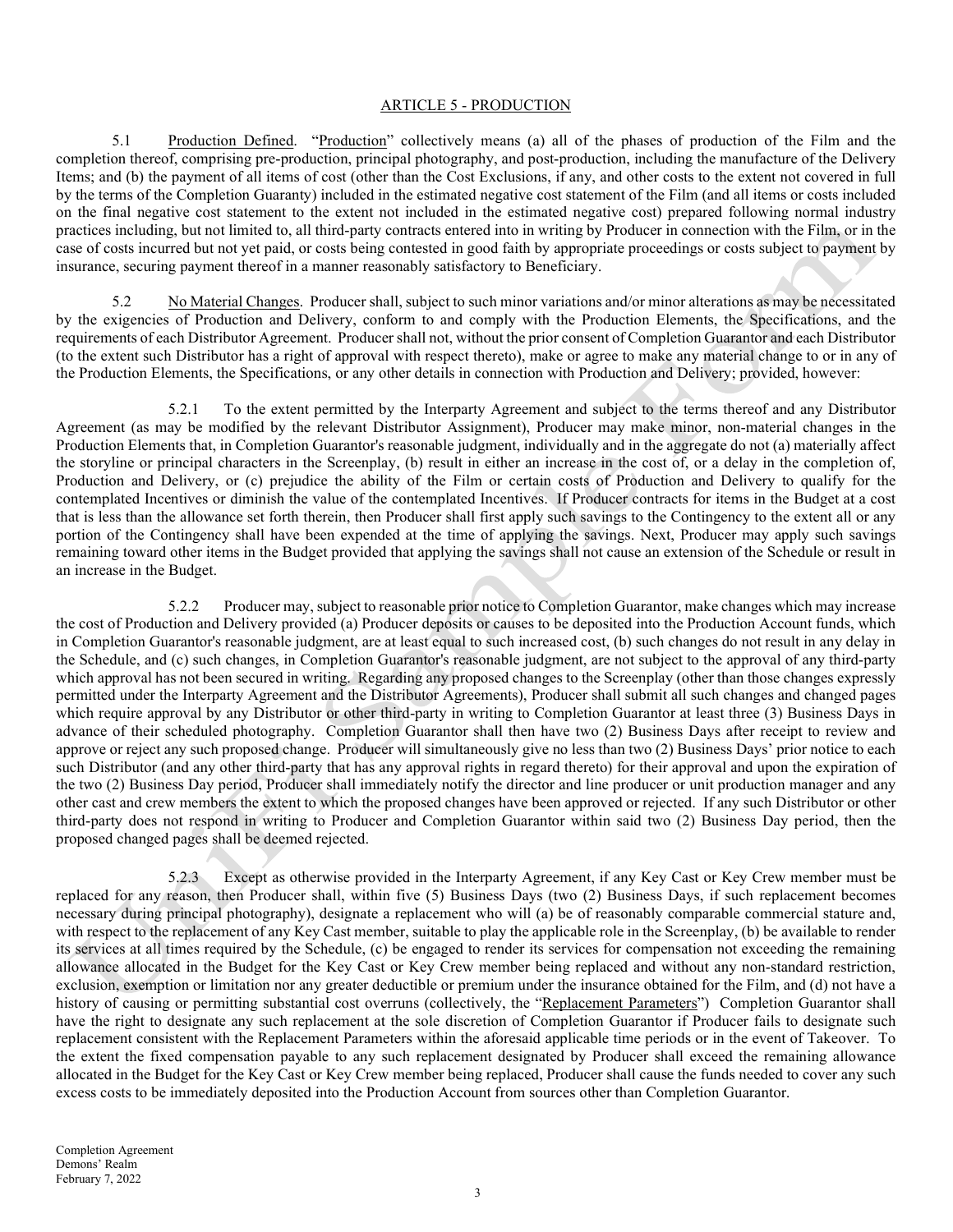5.2.4 Producer acknowledges and agrees that the foregoing provisions are of the essence of this Agreement; their purpose is to enable Completion Guarantor to specify, fix and limit its obligations and liability under the terms of the Completion Guaranty to the scope of Production and Delivery as initially contemplated and described at the time the Parties enter into this Agreement.

5.3 Start Date. Principal photography shall begin no later than the start date designated therefor in the Schedule unless otherwise approved in writing by Completion Guarantor.

5.4 Contracting Rights. Producer shall obtain all rights, properties, and services for use in the Film by written contract within the resources of the Budget and, where applicable, adhering to the other Production Elements and Specifications.

5.5 Pre-Existing Material. If Producer or the director shall select any Pre-Existing Material that cannot be licensed or otherwise acquired at a total cost not to exceed the Pre-Existing Material Budget, then Completion Guarantor may require Producer to use alternative Pre-Existing Material unless Producer shall cause the funds needed to cover any such excess costs to be immediately deposited into the Production Account from sources other than Completion Guarantor. The licensing or other acquisition and cost of any Pre-Existing Material for use in the Film shall be at the sole discretion of Completion Guarantor if Completion Guarantor shall take over Production and Delivery.

5.6 Production Account Signatories. All disbursements from the Production Account shall require no less than two (2) signatures. Producer shall obtain Completion Guarantor's prior approval of each signatory to the Production Account. The Line Producer, Production Accountant (during principal photography), Post-Production Accountant (during post-production), and Producer's Chief Financial Officer are hereby preapproved for such purpose. Producer shall permit the proceeds of each Production Advance to be used solely to cover the cost of Production and Delivery. Producer will not permit the funds in the Production Account to be commingled with any other funds of Producer or others. Producer shall cause any bank holding a Production Account to execute and deliver to Completion Guarantor a Production Account Control Agreement in such form and substance satisfactory to Completion Guarantor. Completion Guarantor may, if it so elects at its sole discretion, require that its designee be a required joint signatory to the Production Account and any borrowing certificate or drawdown request under the Funding Agreement. Copies of bank statements and access to check registers concerning the Production Account shall be provided to Completion Guarantor when statements are issued and upon reasonable notice for check registers.

### 5.7 Budget Allowances.

5.7.1 Producer hereby agrees that, except with Completion Guarantor's prior written approval, the following items shall be contracted within the respective aggregate allowance allocated therefor in the Budget and, where applicable, in accordance with the other Production Elements, and Specifications: (a) the cost of licensing or otherwise acquiring all rights to the story, scenario, Screenplay, including all drafts thereof and revisions thereto, and any other underlying rights in the Film legally required for Production and Delivery; (b) the compensation payable to each Key Cast and Key Crew member and all other personnel whatsoever engaged on the Film including any entertainment, travel, accommodation and subsistence expenses and other perquisites payable or reimbursable thereto; (c) the cost of licensing or otherwise acquiring all rights, licenses and clearances of any Pre-Existing Material for use in the Film; (d) the cost of producing or acquiring special effects, opticals, CGI effects and other visual effects services; (e) the cost of advertising, marketing, promotion and publicity including for previewing and research screenings; (f) insurance premiums; (g) the fees and expenses of attorneys, accountants, auditors and other professional advisors, consultants, representatives or agents of Producer (except in connection with an Arbitration); and (h) the fees, expenses and charges payable to any lender, investor or financier of the Film including any Beneficiary.

 $5.7.2$  If Producer contracts, without Completion Guarantor's prior written approval, for any of the foregoing items in a manner not strictly within the respective aggregate allowance allocated therefor in the Budget (other than line item reallocations as permitted herein) or not adhering to the other Production Elements or Specifications, then Producer shall cause the funds needed to cover any such excess costs to be immediately deposited into the Production Account from sources other than Completion Guarantor.

5.7.3 Unless directed to undertake such action or activity by Completion Guarantor, Producer shall be responsible to pay any cost, expense, loss, or damage due to any (a) strike, lockout, boycott, voluntary or forced unionization or attempted or threatened unionization or other labor disturbance affecting, hindering, impairing, delaying or preventing Production and Delivery, including, without limitation, any failure to recognize the authority or jurisdiction of any Guild or any withdrawal of cast or crew members in accordance with demands or work stoppages; (b) actions or demands of any Guild; (c) any failure by any person to timely execute and deliver to any Guild any security, subordination or other agreement, in form and substance satisfactory to such Guild, and to satisfy all other undertakings required by such Guild as a condition to its members being permitted to render services in connection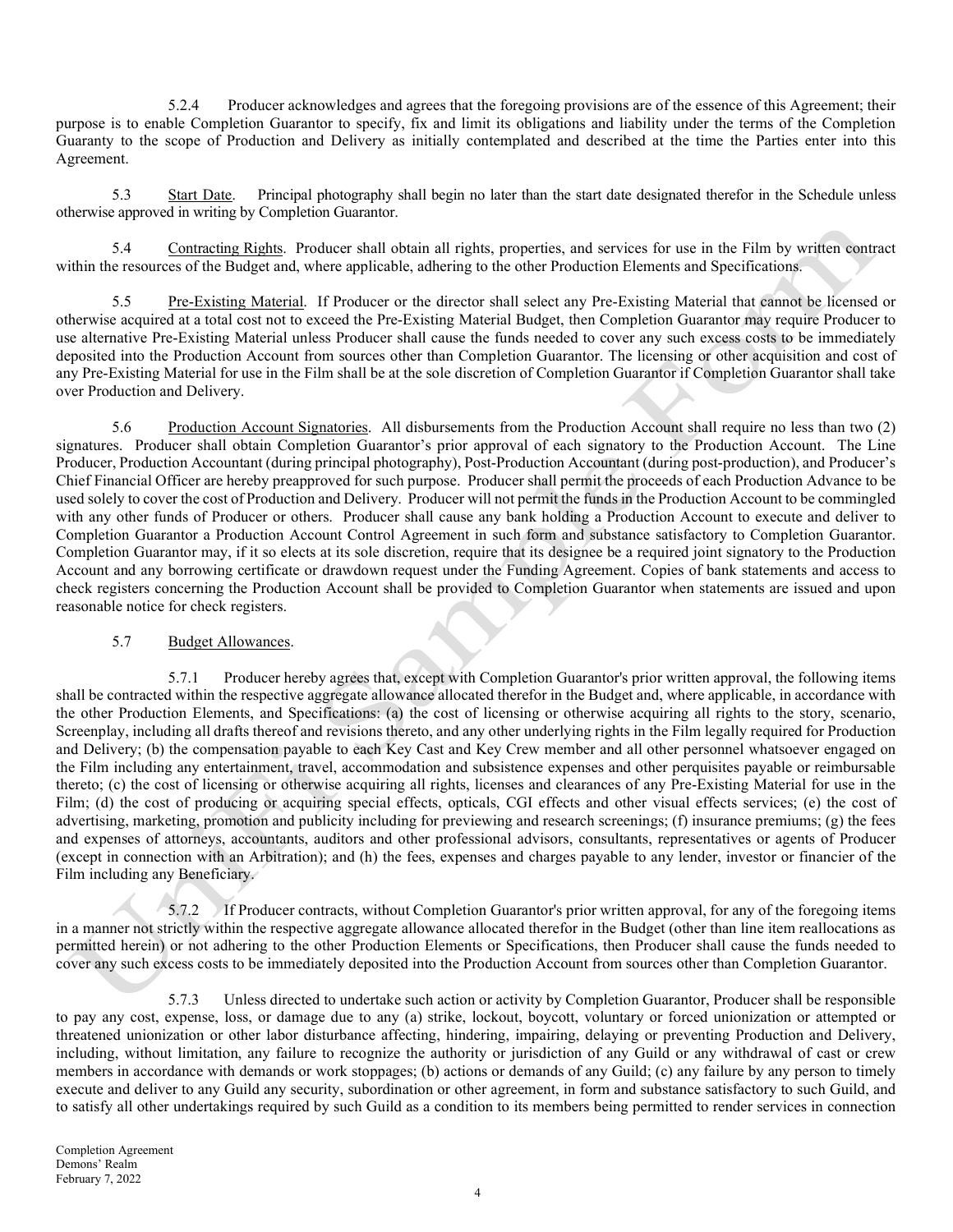with the Film; (d) failure to satisfy the financial assurance requirements of any Guild prior to commencement of principal photography; or (e) Guild levying additional payments, including fringes, surcharges or penalties as a result of any violation of, or as necessary to be in full compliance with, the applicable governing rules or regulations of such Guild, as determined by Completion Guarantor in its good faith business judgment. Without limiting its rights or remedies hereunder, Completion Guarantor shall have the right to withhold payment from Producer's fee to cover any such cost, expense, loss, or damage.

## ARTICLE 6 - DELIVERY

6.1 Delivery Defined. "Delivery", and any initially capitalized grammatical variation thereof, means tendering of and/or, if applicable, providing access through a laboratory access letter to, the Delivery Items by the applicable Delivery Date to:

6.1.1 Sales Agent under the terms of the Interparty Agreement and subject to the notice, inspection, cure, and arbitration procedures therein if any; and

6.1.2 each Current Distributor (other than Sales Agent) under the terms of the applicable Distributor Assignment and subject to the notice, inspection, cure, and arbitration procedures therein if any.

6.2 Delivery Date and Outside Delivery Date Defined. The "Delivery Date", as it applies to Sales Agent and each other Current Distributor, means the applicable date indicated in this section below. The Delivery Date is subject to (a) one or more extensions of any duration with the written consent of Beneficiary; (b) one or more automatic extensions due to any delays, not to exceed one hundred eighty (180) calendar days in the aggregate, because of (i) Events of Force Majeure, (ii) Events of Essential Element Force Majeure; and/or (iii) any other exigencies that result in any stoppage, postponement, interruption, or relocation of Production and Delivery, as determined by Completion Guarantor at its sole discretion. The Delivery Date, as it may be extended by the terms hereof, is sometimes herein referred to as the "Outside Delivery Date".

6.2.1 as it applies to Sales Agent, the Delivery Date is December 9, 2022; and

6.2.2 as it applies to each Current Distributor (other than Sales Agent), the Delivery Date is January 6, 2023.

6.3 Delivery. Producer shall Deliver the Film to all Distributors including Sales Agent by the applicable Delivery Date (as it may be extended by the terms of this Agreement); time being of the essence. All Delivery costs, as and when due, will be paid by Producer. Notwithstanding the foregoing and without relieving Producer of its aforesaid obligation, Completion Guarantor shall have the right to Deliver the Film to any Distributor including Sales Agent under the terms of the Completion Guaranty and the Interparty Agreement. Each Current Distributor and the Distributor Territory and Minimum Guarantee corresponding to such Current Distributor is referenced in the List of Current Distributors.

6.4 Assignment of Rights.

6.4.1 If the Film is Abandoned (either as acknowledged by Completion Guarantor or as determined according to an Arbitration) and Completion Guarantor makes full payment of the amounts thereby due to Beneficiary under the terms of the Completion Guaranty, then all of Producer's Rights shall automatically, irrevocably and forever be assigned to Completion Guarantor whereupon Producer agrees that Producer, together with any production services company directly or indirectly engaged or appointed by Producer to provide services in connection with the Film, no longer shall have any Rights concerning the Film or the Collateral. In such an event, Producer (and each such applicable production services company) shall immediately transfer to Completion Guarantor all Delivery Items and any other Film materials or duplicates thereof in its possession, custody, or control. Producer represents, warrants, and agrees that upon the assignment of Producer's Rights to Completion Guarantor as provided herein, all rights granted concerning the Film or the Collateral or any portion thereof to Sales Agent and all other Distributors and Licensing Intermediaries shall also automatically divest and terminate.

6.4.2 Except if the Film is Abandoned,

(a) if there is a failure to Deliver to Sales Agent (either as acknowledged in writing by Completion Guarantor or as determined according to an Arbitration) and Completion Guarantor makes full payment of the amounts thereby due to Beneficiary under the terms of the Completion Guaranty, then, all of Producer's Rights excluding Producer's rights in and to each Distributor Agreement (and any related Distributor Assignment), shall be assigned to Completion Guarantor whereupon Producer agrees, for itself, its affiliates, and any production services company directly or indirectly engaged or appointed by Producer, to provide services in connection with the Film, no longer shall have any Rights concerning the Film or the Collateral other than Producer's rights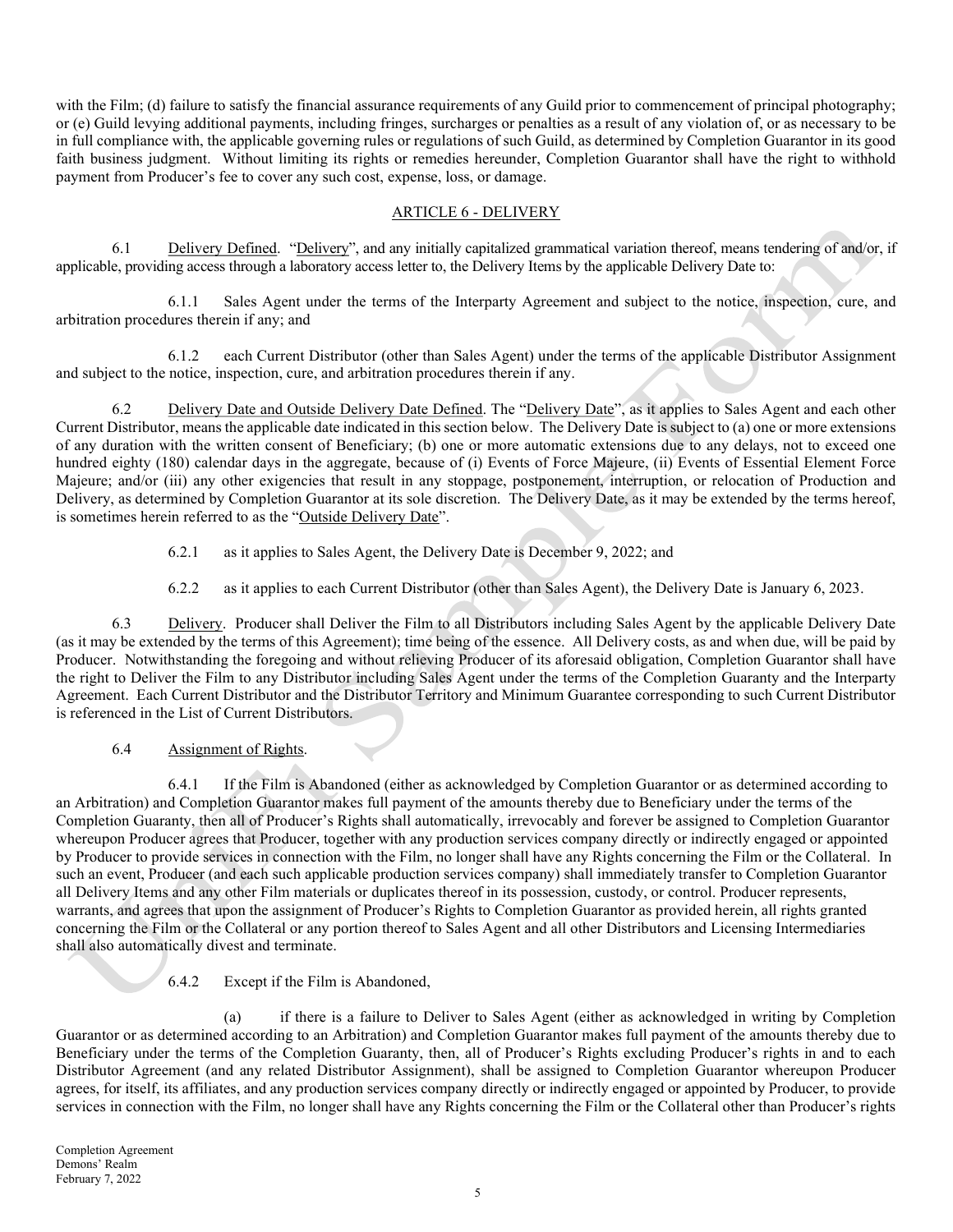in and to each Distributor Agreement (and any related Distributor Assignment). Producer represents, warrants, and agrees that upon the assignment of Producer's Rights to Completion Guarantor as provided herein, all rights granted concerning the Film or the Collateral or any portion thereof to Sales Agent shall also automatically divest and terminate.

(b) if there is a failure to Deliver to any Distributor other than Sales Agent (either as acknowledged in writing by Completion Guarantor or as determined according to an Arbitration) and Completion Guarantor makes full payment of the amounts thereby owed to Beneficiary under the terms of the Completion Guaranty, then Producer's Rights in and to (a) each Distributor Agreement (and any related Distributor Assignment) for which there was a failure to Deliver shall automatically, irrevocably and forever be assigned to Completion Guarantor, whereupon Producer, together with any production services company directly or indirectly engaged or appointed by Producer to provide services in connection with the Film, shall no longer have any Rights concerning each such Distributor Agreement (and any related Distributor Assignment). Producer represents, warrants, and agrees that upon the assignment of Producer's Rights concerning any Distributor Agreement (and any related Distributor Assignment) to Completion Guarantor as provided herein, all rights granted concerning such Distributor Agreement (and any related Distributor Assignment) to the Distributor and, if applicable, the Sales Agent and Licensing Intermediary with respect thereto shall automatically, irrevocably and forever divest and terminate. Completion Guarantor has no obligation to refund any Presale Deposits to Distributors except as otherwise expressly agreed in a Distributor Assignment.

(c) In either such event, Producer shall immediately transfer to Completion Guarantor all Delivery Items and any other Film materials or duplicates thereof in its possession, custody, or control except for any Delivery Items are needed by Producer to Deliver the Film to any other Distributor.

6.4.3 Any assignment of rights as herein provided is without prejudice to any other rights or remedies, at law or in equity, which Completion Guarantor may have against Producer for failing, refusing, or being unable to complete Production and Delivery under the terms of this Agreement and the other Completion Documents.

6.5 35mm Delivery Items. Notwithstanding anything to the contrary contained in this Agreement or the other Completion Documents, Producer shall indemnify and hold harmless Completion Guarantor from and against any cost, expense, loss, or damage Completion Guarantor may incur or suffer as a result of any failure to deliver any 35mm Delivery Items including any Delivery Items that must be created from any 35mm element (whether or not such 35mm element is itself a Delivery Item) (a) unless at the relevant time there is a laboratory in the United States capable, in Completion Guarantor's opinion, of creating commercially acceptable 35mm Delivery Items; or (b) if at the relevant time there is no laboratory in the United States that in Completion Guarantor's opinion is capable of creating commercially acceptable 35mm Delivery Items but there is such a laboratory outside the United States, then the Budget specifically includes sufficient provision (or sufficient additional provision acceptable to Completion Guarantor is made by Producer or any person other than Completion Guarantor) to cover the costs of creating the 35mm Delivery Items at, and delivering the 35mm Delivery Items from, such laboratory outside the United States to each applicable Distributor.

6.6 Additional Documents. At Completion Guarantor's request, Producer shall execute and deliver all such further documents prepared by Completion Guarantor consistent herewith as Completion Guarantor may deem necessary or appropriate to effectuate or substantiate any such assignment of Producer's Rights. In the event Producer fails to do so within three (3) Business Days of Completion Guarantor's request, Completion Guarantor may execute such documents as Producer's attorney-in-fact according to the Producer's Power of Attorney.

6.7 Arbitration of Delivery Disputes. Any dispute regarding Delivery shall be resolved by Arbitration according to the terms of the Interparty Agreement or Distributor Assignment, as applicable.

## ARTICLE 7 - ENHANCEMENT

7.1 Enhancement. Completion Guarantor acknowledges that certain circumstances may arise in the course of Production and Delivery in which Producer may find it desirable and feasible to undertake an Enhancement. Producer may propose to make an Enhancement by any means consistent with professional standards of motion picture production. The proposed Enhancement may include removal of, replacement of, or adding to, any cast or crew members, an extension of the Schedule, the addition of cuts or previews, and any changes to the Film resulting therefrom except to the extent required to correct technical defects or to conform to the Specifications, an addition to or elaboration of sets, props, costumes, locations and other matters of production design, or an expansion of animal actors, stunts, special effects, opticals, visual effects, CGI, 3D conversion, titles, music, scoring or sound. However, Producer shall not make any material change to the Production Elements or Specifications incident to an Enhancement except as herein provided.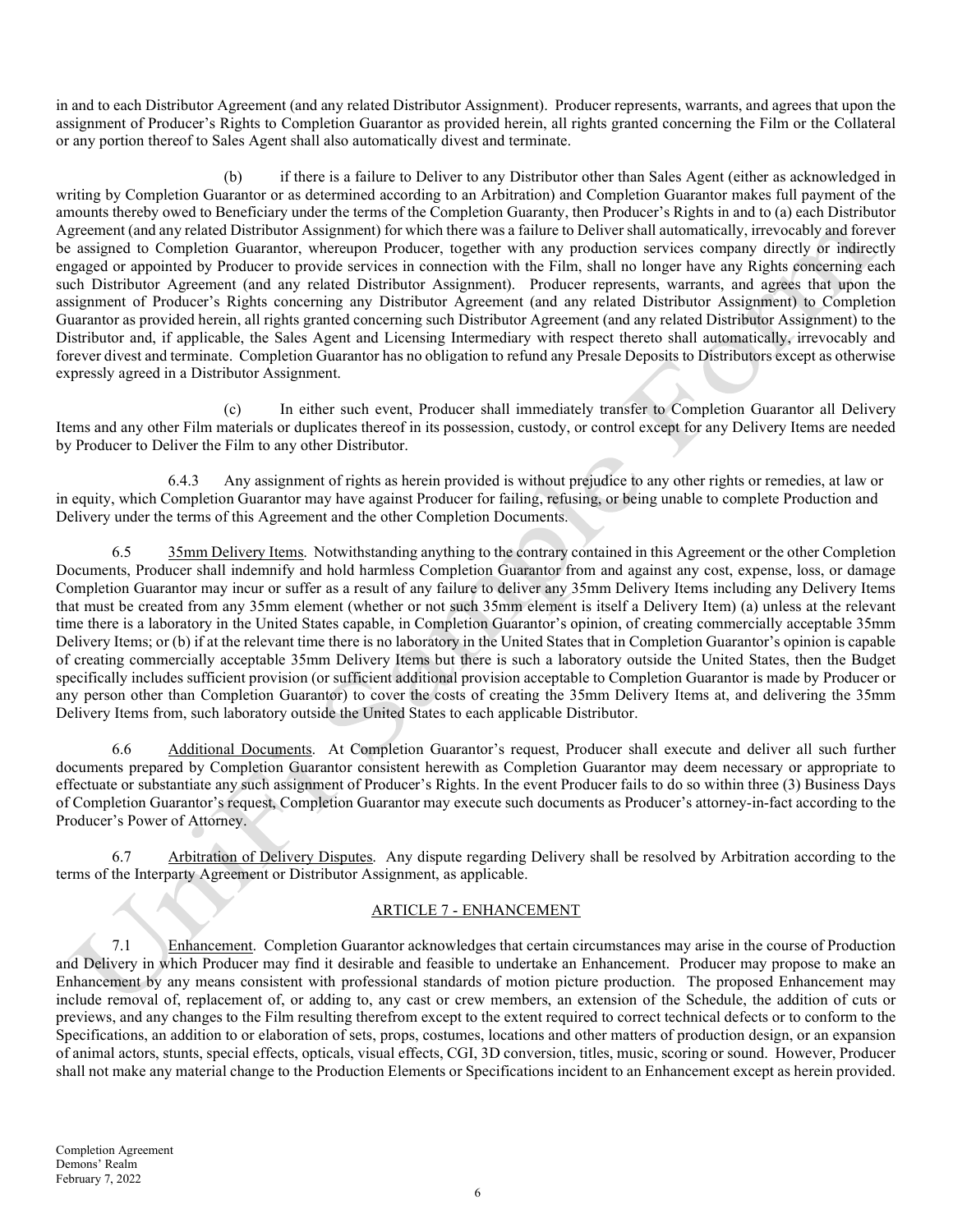7.2 Proposal. Before commencing any Enhancement, Producer shall prepare and submit to Completion Guarantor, for Completion Guarantor's timely comment or approval, a written proposal for such Enhancement, stating all facts and particulars relevant thereto including any changes in or additions to any Production Element. Such proposal shall also contain detailed budgeting, scheduling, and financing information, sufficient for Completion Guarantor to reasonably conclude that Producer shall cause the funds needed to cover the budget, including any contingency allowance required by Completion Guarantor, for the Enhancement to be immediately deposited into the Production Account from sources other than Completion Guarantor, and that the proposed Enhancement and all changes in or additions to Production and Delivery, including changes to any Delivery Date, shall have been approved by Beneficiary and each Distributor (to the extent of their respective approval rights).

7.3 Review. Completion Guarantor shall be entitled to exercise its reasonable judgment as to all matters related to the Enhancement (except the commercial or artistic desirability of the proposed Enhancement), including the adequacy of the budgeting, scheduling, and financing therefor and the extent to which the Enhancement poses a greater risk to Completion Guarantor under the Completion Documents. Completion Guarantor shall not be obligated to consider an Enhancement not supported by a proposal as set forth above or not submitted in sufficient time to permit Completion Guarantor to conduct an adequate evaluation.

7.4 Additional Fee. It shall be a condition precedent to Completion Guarantor's bonding any Enhancement that, before the commencement of the Enhancement, Completion Guarantor shall receive an additional fee, the amount of which Completion Guarantor agrees to negotiate in good faith, for the increased risk being assumed by, and/or the additional time, effort and services required of, Completion Guarantor in connection therewith.

7.5 Failure to Obtain Approval. The undertaking of any Enhancement without Completion Guarantor's prior written approval shall, in addition to being deemed to be a material breach by Producer hereof, be grounds for Completion Guarantor to, acting reasonably, invoke one, all, or any reasonable combination of Completion Guarantor's rights, remedies, powers and defenses hereunder or as a secured party, at law or equity.

7.6 Enhancement Notice. Completion Guarantor may, but shall be under no obligation to, send a notice ("Enhancement Notice") to Producer of Completion Guarantor's belief that certain costs of Production and Delivery (which shall be identified in such notice) were incurred because of an Enhancement. Within five (5) Business Days after its receipt of an Enhancement Notice, Producer shall give written notification to Completion Guarantor as to whether Producer accepts ("Enhancement Acceptance Notice") or objects to ("Enhancement Objection Notice") the claims in the Enhancement Notice. If Producer shall send an Enhancement Objection Notice to Completion Guarantor, Producer shall specify therein the extent to which Producer accepts or objects to each of the costs claimed in the Enhancement Notice to have been incurred because of an Enhancement. In the Enhancement Objection Notice, Producer shall provide explanations, with reasonable specificity, as to why Producer does not accept any such costs were incurred because of an Enhancement. If Producer fails to send an Enhancement Objection Notice, with such reasonably specific explanations, to Completion Guarantor within five (5) Business Days after Producer's receipt of an Enhancement Notice, then for all purposes hereunder Producer shall be deemed to have sent to Completion Guarantor an Enhancement Acceptance Notice for all the costs stated in the Enhancement Notice. Any failure or neglect of Completion Guarantor to send to Producer an Enhancement Notice for any particular Enhancement will not constitute a waiver of Producer's obligation to comply with the provisions hereof in connection with such Enhancement.

### ARTICLE 8 - INSURANCE

8.1 Coverages. Producer represents and warrants that it has procured and will maintain any insurance coverage Completion Guarantor may reasonably require (collectively, "Required Insurance Coverages") including the "Basic Insurance Coverages" as described in Exhibit "B" hereof. Each insurer and the terms and conditions of each policy shall be subject to Completion Guarantor's approval. Without limiting Completion Guarantor's right of approval and unless Completion Guarantor shall approve otherwise in writing, (a) the insurer must be an admitted carrier and have a financial rating of not less than "A-" by A.M. Best, (b) the minimum term, minimum limit and maximum deductible corresponding to each policy should be no less favorable than as provided in Exhibit "B" hereof. Before the execution hereof, Producer shall submit to Completion Guarantor, for Completion Guarantor's timely comment or approval, a true and complete copy of each such insurance policy (or certificate evidencing the same), receipts for the insurance premiums paid and, concerning cast insurance, a cast log evidencing that all Key Cast members and the Director are fully insurable without any non-standard restriction, exclusion, exemption or limitation. Producer shall indemnify and hold harmless Completion Guarantor from and against any cost, expense, loss, or damage Completion Guarantor may incur or suffer per occurrence as a result of any insured loss being subject to any non-standard restriction, exclusion, exemption, or limitation that has not been approved in writing by Completion Guarantor. Producer will at all times maintain, and, if necessary, extend or renew on terms, limitations, and conditions no less favorable to Producer than the terms, limitations, and conditions of the original policy, (a) the motion picture production package insurance policy concerning the Film, including cast coverage, until Production is completed (or solely concerning the term for Essential Element coverage, if applicable, until principal photography is completed), and (b) all the other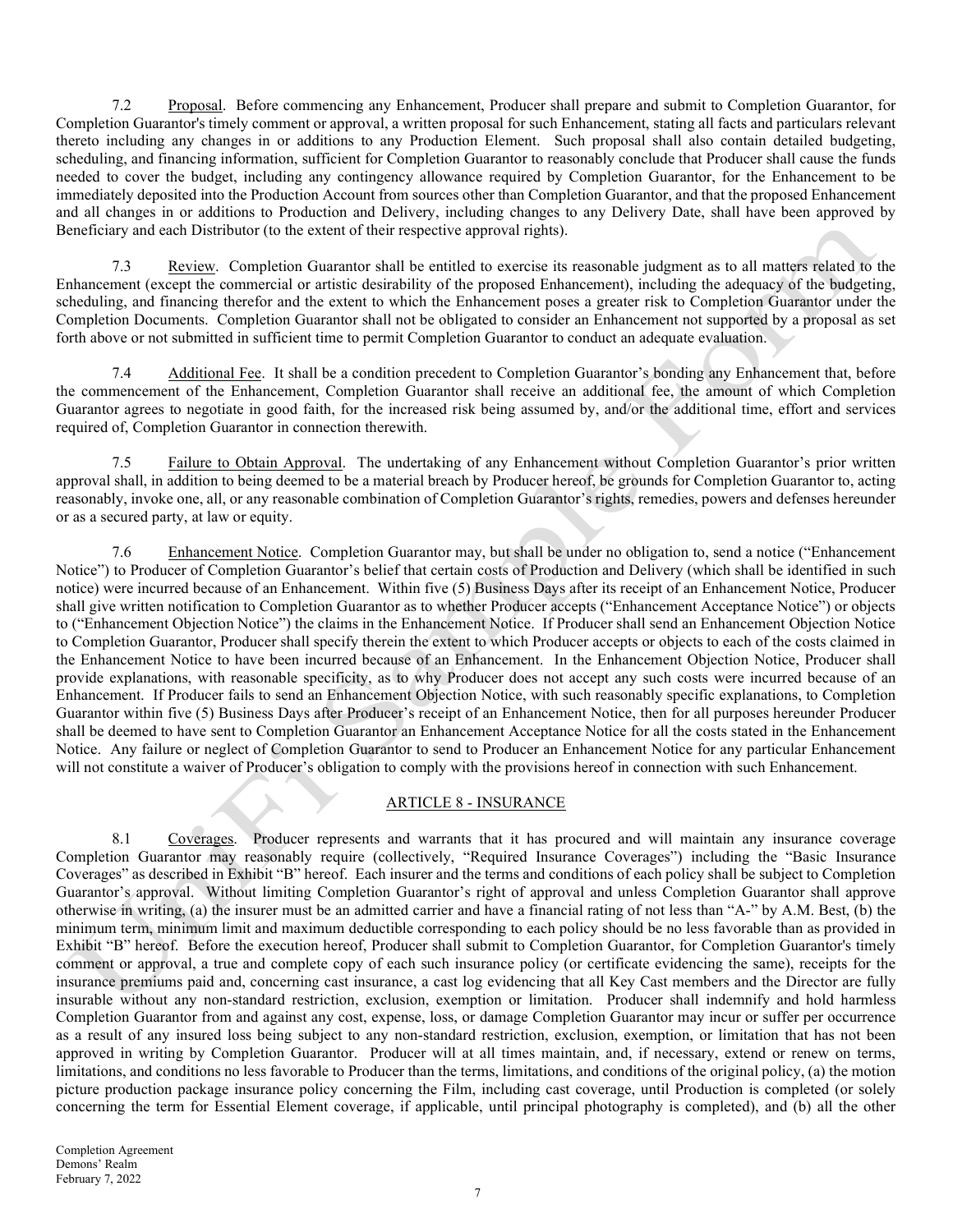Required Insurance Coverages until Delivery is completed unless the Film is earlier Abandoned (either as acknowledged by Completion Guarantor or as determined according to an Arbitration) or Completion Guarantor has in writing approved otherwise. Subject to Section 8.2, if Producer shall fail to procure and maintain any Required Insurance Coverages as herein required, Completion Guarantor may, but shall be under no obligation to, procure and maintain the same, and Producer will immediately reimburse Completion Guarantor for any premiums thereon advanced by Completion Guarantor.

8.2 Additional Insurance Coverages. If changes in conditions arise during Production and Delivery, which in Completion Guarantor's judgment, will increase exposures covered by the Completion Documents that may be covered by available insurance, then Producer shall comply with any request made by Completion Guarantor that additional or extended insurance be procured and maintained. Producer shall procure such further insurance for such amounts as Completion Guarantor may reasonably specify within budgetary parameters and shall at the request or with the prior written approval of Completion Guarantor modify, renew, or extend the policies to ensure that full insurance satisfactory to Completion Guarantor is maintained at all times as herein required. The premiums for such modified, renewed, or extended insurance shall first be paid from Budget funds (excluding the Contingency) to the extent possible, next from the Contingency to the extent remaining and not committed or allocated towards payment of any other costs itemized in the Budget at the time such premiums are incurred, and last by Completion Guarantor, in which event any such payments advanced by Completion Guarantor shall constitute Completion Sums. Producer shall inform Completion Guarantor of all further insurance or modifications or extensions obtained as aforesaid and furnish Completion Guarantor on demand a true and complete copy of each further policy of insurance (or certificate evidencing the same) or endorsement to earlier policies and the receipts for premiums paid by Producer. Completion Guarantor shall have the irrevocable right, but not the obligation, to purchase any such additional insurance, which shall be paid for in accordance herewith.

8.3 No Act Permitting Cancellation. Producer shall not commit or authorize (or fail to use all reasonable efforts to prevent) any act or thing whereby any insurance policy obtained pursuant hereto may be voided or canceled, in whole or in part, or the coverages under any such policy may be adversely affected. Producer shall immediately inform Completion Guarantor if Producer becomes aware of any such action that has been undertaken or created by any third-party.

8.4 Insured Costs. Producer shall promptly notify Completion Guarantor of the occurrence of any event which Producer believes in good faith (in the exercise of reasonable prudence and diligence) would qualify for coverage under any insurance policy obtained pursuant hereto and, if instructed to do so by Completion Guarantor, Producer shall immediately file a claim concerning such event as soon as practical. Producer shall be responsible for paying and shall immediately cause to be deposited into the Production Account the amount of any costs incurred as a result of PSC's failure to comply with the provisions hereof that otherwise would have been recovered by any insurance coverage if PSC had not failed to comply with the provisions hereof.

8.5 No Settlements. Subject to the provisions of the Interparty Agreement and the other Completion Documents, until Completion Guarantor shall, in writing, be irrevocably, fully and forever released and discharged from all of its obligations, liabilities, and debts under the Completion Documents, no insurance claim in respect of any insurance coverage obtained pursuant hereto shall be settled, other than claims of a minor nature (i.e., claims for one thousand dollars or less), unless Completion Guarantor shall give its specific written approval to such settlement in each instance. If there is a dispute between the insurer and Producer concerning Producer's recovery under the coverage provided by any such insurance coverage, then the following provisions shall apply:

8.5.1 If either (a) Abandonment is threatened, or (b) the outcome of the dispute may (as determined by Completion Guarantor in its good faith business judgment) increase the likelihood that Completion Guarantor will need to advance Completion Sums or Takeover (but Completion Guarantor has not already had to advance Completion Sums or Takeover), then Producer shall (i) discuss the reimbursement dispute with Completion Guarantor and otherwise comply with the explanation and meeting provisions set forth herein, (ii) give to Completion Guarantor copies of all proposed correspondence with the insurer for Completion Guarantor's timely comment or approval before giving the same to the insurer, and (iii) give full consideration to the views and proposals of Completion Guarantor to determine what steps need to be taken to resolve such dispute; and

8.5.2 If Completion Guarantor determines that Producer is putting Completion Guarantor at risk of having to advance Completion Sums or Takeover, or Completion Guarantor has already had to advance Completion Sums or Takeover, then Completion Guarantor shall have the right to solely and exclusively control all interaction with the insurer.

8.6 Recovery of Costs. Subject to the terms of the Interparty Agreement and the other Completion Documents, if Completion Guarantor shall advance Completion Sums in connection with any event or liability that is: (a) covered by any insurance obtained pursuant hereto, then Producer shall, whether or not formally demanded by Completion Guarantor, pay to Completion Guarantor any monies recovered by Producer thereunder (except monies payable to a third-party, such as with respect to a personal injury or property damage claim, unless Completion Guarantor has previously settled or satisfied such claim) as soon as the insurance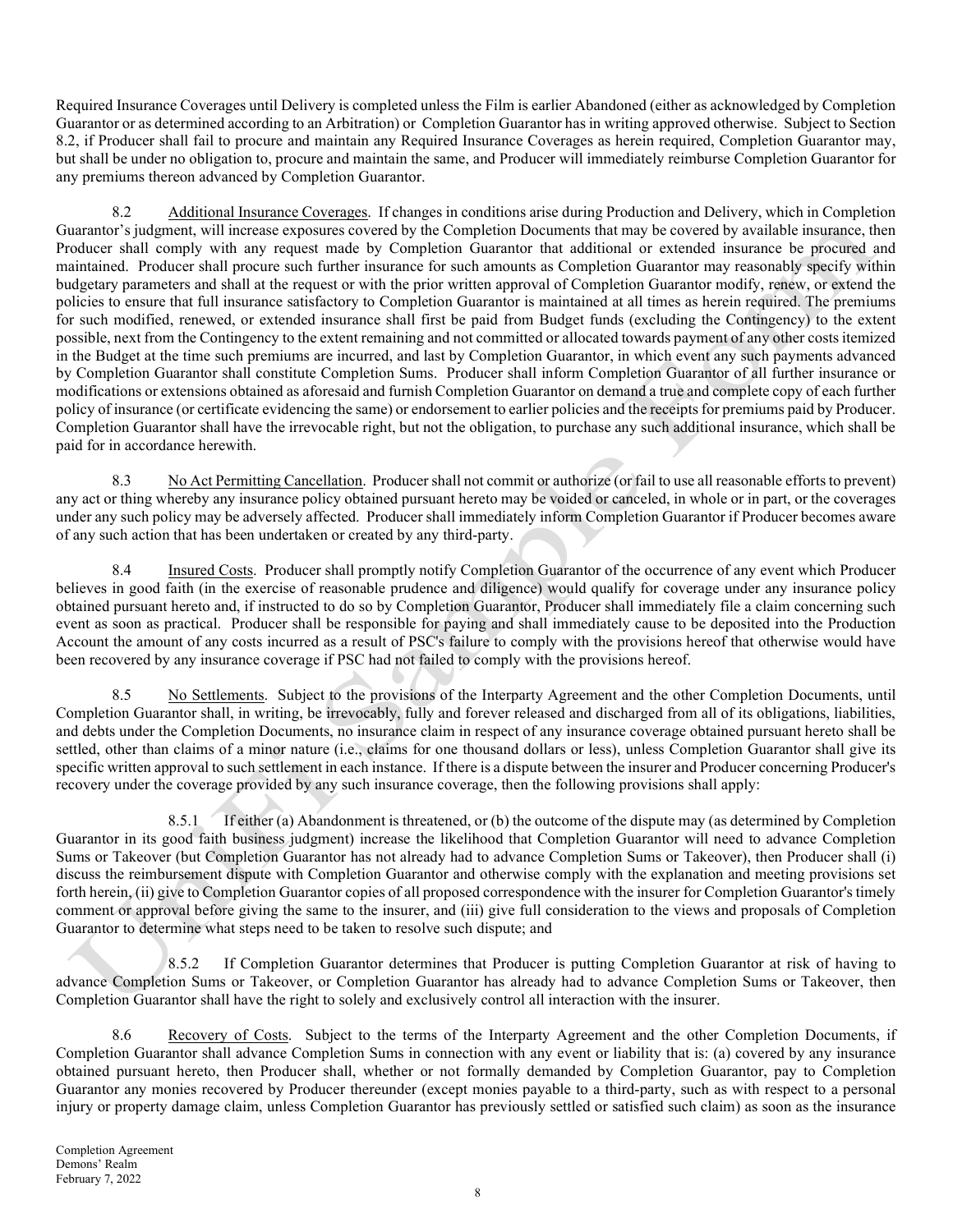claim has been settled up to the amount of such Completion Sums including Interest thereon from the date of payment by Completion Guarantor through the date such amounts are paid to or recovered by Completion Guarantor and shall, if required by Completion Guarantor, ensure that notice of Completion Guarantor's rights hereunder are endorsed upon each insurance policy; or (b) either not insured or underinsured, but which would have been further or fully covered had Producer procured the insurance coverages required hereunder, Producer shall immediately pay to Completion Guarantor such sums as would have been recovered thereunder if it had been obtained by Producer as herein required.

### ARTICLE 9 - REPRESENTATIONS AND WARRANTIES

## 9.1 Representations and Warranties. Producer hereby represents and warrants that:

9.1.1 Under various agreements, Producer has acquired all rights, title, and interests in the Film and the Collateral (as hereinafter defined) and is ready, able, and willing to fully perform all its obligations, representations, warranties, and agreements under this Agreement and the other Completion Documents.

9.1.2 The Film and the Collateral are not presently subject to any liens, security, or encumbrances (nor will it be before Completion Guarantor's release of the Lien), other than any of the Permitted Liens including any security interest, mortgage of copyright, or other liens or security in the Film, any item of the Collateral, and the products and proceeds thereof granted to (a) Beneficiary according to the Funding Agreement or the other Funding Documents and (b) any Distributor according to a Distributor Agreement (limited to the distribution rights that have been granted to such Distributor) (collectively, the "Priority Liens").

9.1.3 The Prior Funding has been contributed in full to cover Production and Delivery costs as herein provided.

9.1.4 If the Budget contemplates the expenditure of Production Advances in multiple currencies then to the extent any Production Advance that is received in one currency will need to be exchanged for a different currency according to the Budget, then the rate of each currency exchange will be no less favorable than the applicable currency exchange rate that is specified in the Budget or, in the event the rate of any currency exchange is less favorable, then Producer will promptly deposit or cause to be deposited into the Production Account the amount of any resulting currency exchange loss.

9.1.5 Each Current Distributor Agreement is in force and effect as of the date hereof. Producer has submitted (or will promptly submit as they are executed) fully executed copies of each Distributor Agreement and Distributor Assignment to Completion Guarantor.

9.1.6 The Production Elements and Specifications have been approved by Producer and each third-party that has any approval rights with respect thereto. Producer has entered contracts for the exclusive (or non-exclusive but first priority) services of each Essential Element, if any, has or will enter into such contracts for each other Key Cast and Key Crew member, and has or, before their execution, will provide Completion Guarantor with copies of the same for Completion Guarantor's timely comment and approval. Producer will not terminate or otherwise modify any such agreement in a manner that may adversely affect Completion Guarantor's rights and obligations hereunder or in connection with the Film or the Collateral. Except for compensation that is deferred and becomes due and payable, if ever, only after Delivery is completed and Completion Guarantor is irrevocably, fully, and forever discharged from all of its obligations, liabilities, and debts under the Completion Documents, the Budget shall include the full amount of any cash compensation due to each Key Cast and Key Crew member. Subject to the Specifications, Production and Delivery shall not be conditioned upon the rendition of services by any Key Cast or Key Crew member or any other party.

9.1.7 Subject to the terms of the Interparty Agreement or any Distributor Assignment, no Key Cast or Key Crew member or any other third-party has approval over the selection of any other Key Cast or Key Crew member, or any replacement thereof, except if (a) such right of approval becomes only a right of consultation at least four (4) weeks before the start of principal photography, or (b) such right of approval becomes a right of designation or replacement that is required to be exercised, if at all, within two (2) Business Days after the need therefor arises; provided, that in each such instance, Producer or Completion Guarantor must have a unilateral tie-breaking right in the case of any deadlock.

9.1.8 There shall be no firm "Start Date" or "Stop Date" (as such terms are customarily understood in the motion picture industry) for any Key Cast or Key Crew member, venue, or location except to the extent approved in writing by Completion Guarantor. Provided the insurer of the motion picture production package insurance obtained for the Film shall approve any such Start Date or Stop Date applicable to any Key Cast or Key Crew member, Completion Guarantor shall not withhold its approval thereof provided there is not less than ten (10) working days between such Start Date or Stop Date, as applicable, and such Key Cast or Key Crew member's first or last working day, as the case may be, as indicated in the Schedule.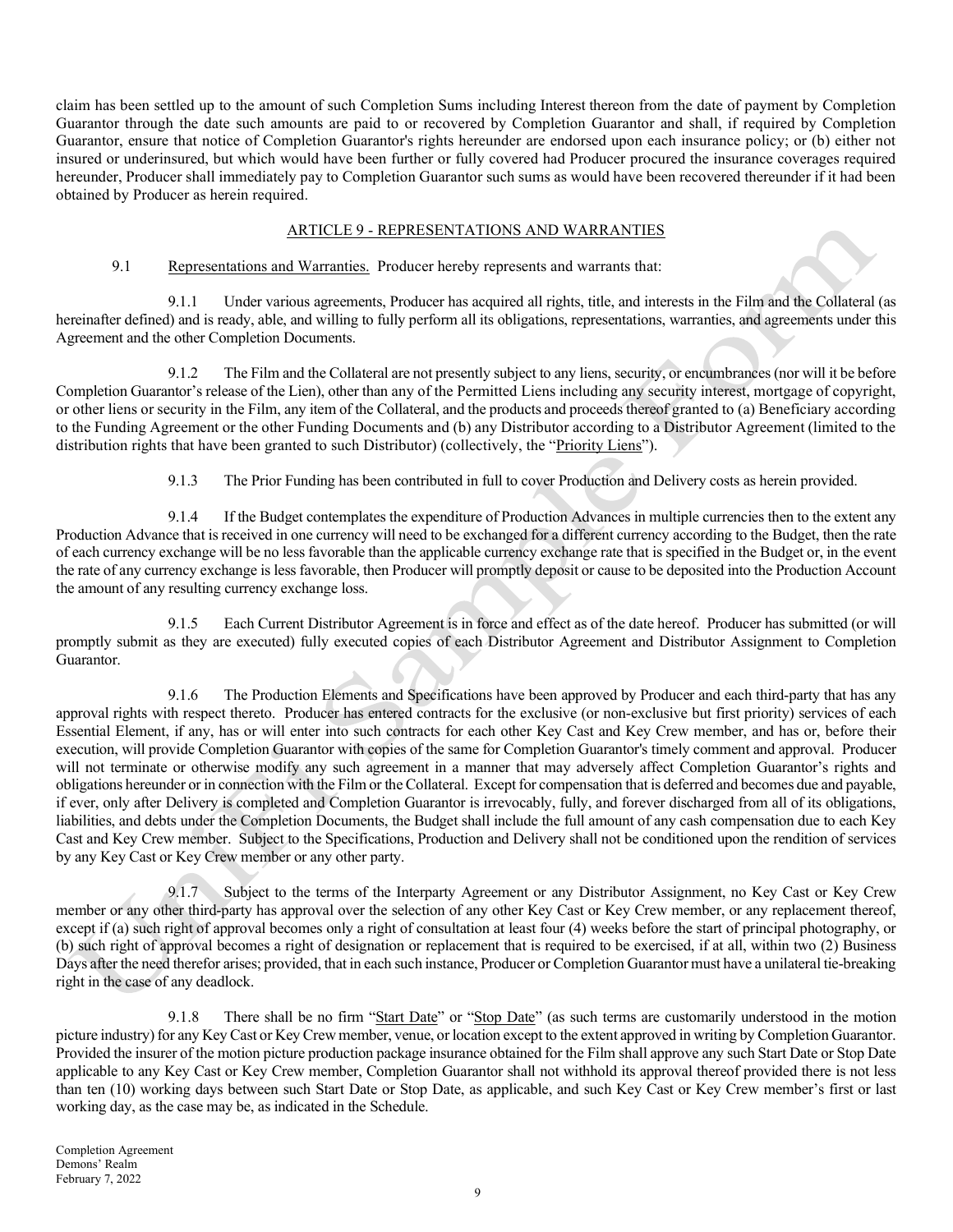9.1.9 The Budget sets forth a complete and accurate forecast of all costs that have been or will be paid or incurred for Production and Delivery that, as of the execution hereof, are known or reasonably foreseeable by Producer.

9.1.10 Before the start of principal photography, Producer will (a) satisfy all requirements, including the financial assurance requirements, of each applicable Guild; (b) to the extent required in the relevant jurisdiction, seek and obtain court approval of agreements for the services of minors with material roles; (c) to the extent required in the relevant jurisdiction, seek and obtain any approvals and permits from government bodies or regulatory agencies or authorities; and (d) promptly provide Completion Guarantor with copies of such approvals upon Completion Guarantor's written request.

9.1.11 Producer shall cause the Director (and, if applicable, an authorized signatory of the Director's loan-out company) to execute and deliver to Completion Guarantor an agreement, in form and substance acceptable to Completion Guarantor, which, among other things, includes (a) the Director's approval of, and agreement to adhere to, the Budget, Schedule, Screenplay, and Specifications subject to the terms and conditions thereof; and (b) the terms and conditions under which the Director may exercise or forfeit the Director's cutting and previewing rights ("Director's Undertaking"). Producer warrants, represents, and agrees that the agreement under which Producer shall engage the services of the Director in respect of the Film ("Director's Agreement") shall be governed under the laws of California, New York, and/or England and Wales except if Completion Guarantor shall approve otherwise in writing.

9.1.12 Subject to the terms of the Interparty Agreement, no third party shall have a sole or shared right of "Final Cut" (as such term is customarily understood in the motion picture industry) unless, before the execution hereof, each such party ("Final Cut Holder") shall execute and deliver to Completion Guarantor an agreement, in form and substance acceptable to Completion Guarantor, which, among other things, sets forth the terms and conditions under which such party may exercise or forfeit the right of Final Cut ("Final Cut Holder's Undertaking"). If such right of Final Cut is shared between Producer and one or more other Final Cut Holders, then the execution and delivery of a Final Cut Holder's Undertaking will not be required if either Producer or Completion Guarantor shall have the sole, unilateral tie-breaking right in the case of a deadlock.

9.1.13 Unless UniFi shall approve otherwise in writing, Producer and any third parties materially involved with using or working with any original picture or audio digital files will implement and take all reasonable and necessary safeguards to protect their property, including all original picture and audio digital files, against the risk of cybersecurity breaches and attacks including not less frequently than once every working day following a working day, backing up and maintaining at least three copies of all original picture and audio digital files, storing the copies on at least two different types of media of which at least one must not be stored on a cloud-based system, and keeping at least one of these copies in a different geographical location from the other copies.

9.1.14 Before the execution hereof, Producer shall deliver to Completion Guarantor a fully executed copy of the Director's Undertaking and, if applicable, the Final Cut Holder's Undertaking, the Laboratory Control Agreement for each Laboratory, the Production Account Control Agreement for each Production Account, the Producer's Power of Attorney, the Copyright Mortgage and Assignment and the Authentication for Financing Statement, each in form and substance acceptable to Completion Guarantor.

9.1.15 If any rights have been or will be granted by Producer to (a) any Distributor according to a Distributor Agreement, or (b) any Licensing Intermediary according to a Licensing Intermediary Agreement, as applicable, such rights shall be subject to automatic rescission and cancellation in the event of any failure, refusal or inability to Deliver the Film to such Distributor or Licensing Intermediary.

9.1.16 As of the date the Film is Delivered, Producer shall have paid all costs of Production and Delivery or in the case of such costs incurred but not yet paid, or being contested in good faith by appropriate proceedings or subject to payment by insurance, Producer shall secure the payment thereof in a manner reasonably satisfactory to Completion Guarantor.

9.1.17 Without the prior written consent of Completion Guarantor, Producer will not cause or permit the rightful or constructive dismissal, discharge, suspension or termination, or accept, approve of, or consent to the voluntary resignation, suspension or termination of, any person, firm, or entity that has been engaged or employed to provide rights or perform services of any kind or nature in connection with Production and Delivery if (a) such person is a member of the Key Cast or Key Crew, or (b) such action will likely result in (i) an increase in the cost of, or a delay in the completion of, Production and Delivery, (ii) the inability of the Film or certain costs of Production and Delivery to qualify for any contemplated Incentives or to diminish the value of any contemplated Incentives; or (iii) a claim, action, suit, or proceeding for wrongful termination or other legal liability being threatened, claimed, or brought against Producer.

9.2 Survival. The representations, warranties, and indemnities made by Producer herein shall survive the termination or release of Completion Guarantor's obligations under the Completion Guaranty or any of the other Completion Documents.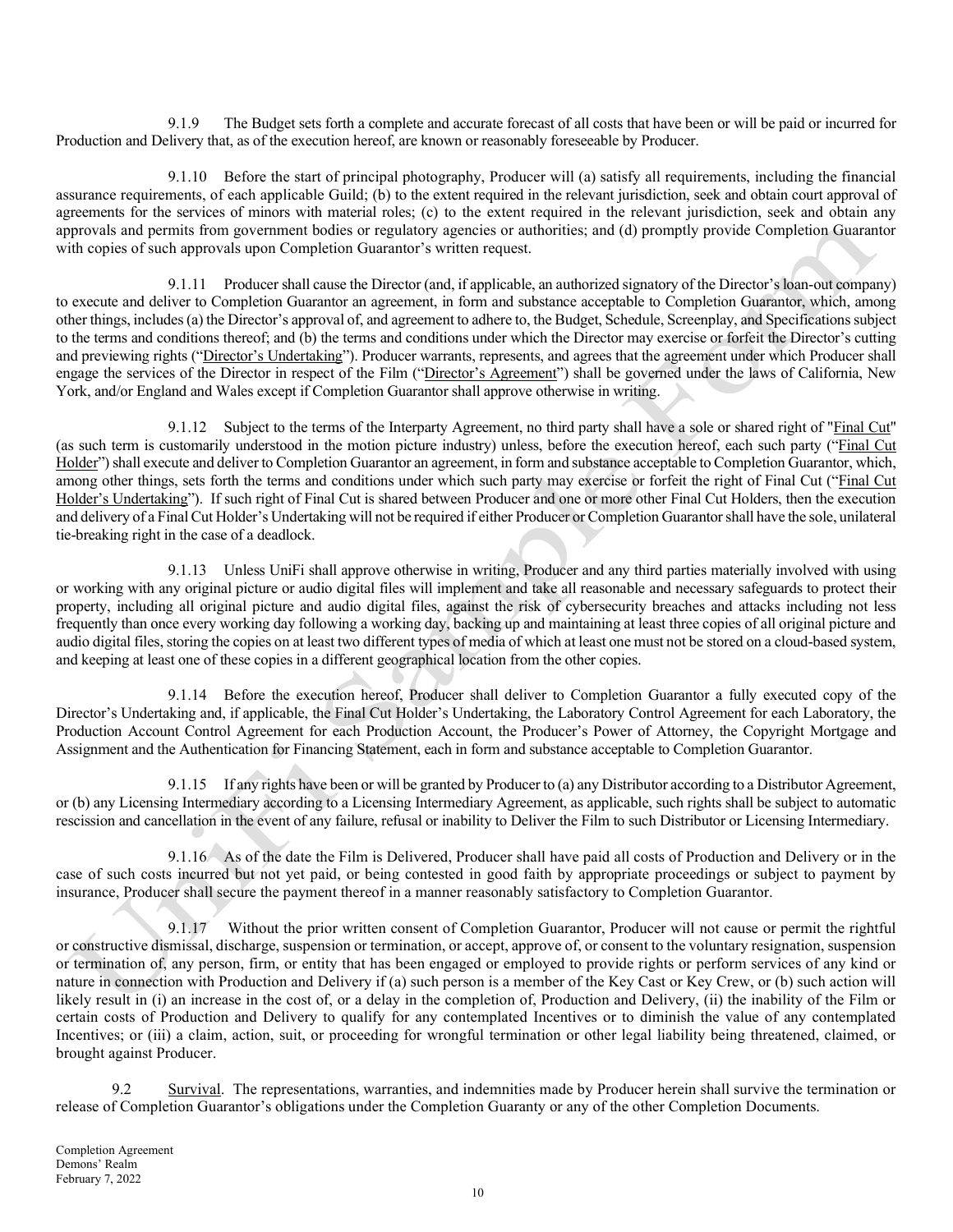#### ARTICLE 10 - ADDITIONAL COVENANTS

10.1 Producer's Covenants. Until the Film is Delivered, Completion Guarantor has been irrevocably, fully and forever released and discharged from all of its obligations, liabilities, and debts under the Completion Documents, and Completion Guarantor shall have fully recouped all Completion Sums if any, Producer shall:

10.1.1 apply the proceeds of each Production Advance following this Agreement and the Budget, or otherwise as Completion Guarantor may approve in writing. Producer will not permit any Production Advances to be used to pay any Interest or Charges without Completion Guarantor's written consent. Producer acknowledges and agrees that the Contingency is intended to be used for unforeseen costs and expenses and Producer will not use or authorize the use of any portion of the Contingency to pay Production or Delivery costs that are known, anticipated, or reasonably foreseeable by Producer as of the execution hereof without Completion Guarantor's prior consent.

10.1.2 (a) keep Completion Guarantor fully informed as to the progress of Production and Delivery (including the occurrence of any events that could or might adversely affect the progress of Production and Delivery) and all plans for continuing and completing Production and Delivery; (b) cause to be prepared complete and accurate daily progress reports, weekly (during principal photography) and monthly (during post-production) cost reports, production reports, variance reports, "hot costs" reports and summary trial balances in accordance with the customs and practices in the U.S. motion picture industry and to submit copies thereof to Completion Guarantor within two (2) Business Days of the end of each week during principal photography and each month during postproduction and otherwise upon Completion Guarantor's request; (c) supply UniFi on Completion Guarantor's behalf with copies of all bank statements when issued in connection with the Production Account and access to the check registers upon Completion Guarantor's request; (d) submit to Completion Guarantor for inspection all estimates of future expenditures or statements of cost incurred with respect to Production and Delivery that Completion Guarantor may request; and (e) ensure the Film will be capable of receiving a rating(s) not more restrictive than the rating(s), if any, required by the Specifications.

10.1.3 keep proper books and records at all times in which full, true, correct, and timely entries will be made of all of its dealings in connection with the Film following generally accepted accounting principles. Completion Guarantor (or its representative) shall have the right, upon reasonable prior notice, at the place where such books and records are customarily kept, to audit such books and records at reasonable times.

10.1.4 pay or legally contest when due all taxes, assessments, and charges imposed upon it or its properties, assets, operations, or income related to the Film or the Collateral.

10.1.5 maintain its corporate existence and all rights and privileges necessary to the proper conduct of its business in full force and effect and duly comply with the requirements of all applicable laws, rules, regulations, and orders of any applicable government bodies or regulatory agencies or authorities.

10.1.6 promptly inform Completion Guarantor of all matters adversely affecting Producer's commercial or financial status, including any proceedings threatened or commenced against Producer (other than matters that will not affect the Film), and shall keep Completion Guarantor regularly advised of the progress of such proceedings and immediately notify Completion Guarantor of any judgment or settlement with respect thereto.

10.1.7 defend against all claims of any kind threatened or commenced against Producer affecting the Film subject to the Priority Liens.

10.1.8 subject to the terms of the Interparty Agreement, desist (except to the extent it has already done so or is permitted to do so under the Funding Agreement and the other Funding Documents, or to the extent Producer must do so in favor of any Secured Party, Guild or Laboratory, all of which have been previously disclosed to Completion Guarantor in writing) from permitting any sale, assignment, transfer, lease or other encumbrance of all or any portion of the Film, the Collateral, or any of Producer's rights or assets, without Completion Guarantor's prior written consent.

10.1.9 subject to the terms of the Interparty Agreement, desist from permitting any consent under any agreement, contract, or right included in the Collateral, waiver of any default thereunder, or any release of any obligation of any other party obligated thereunder or to any modification or termination thereof that may adversely affect Completion Guarantor's rights, obligations or liabilities under this Agreement or any other the other Completion Document without Completion Guarantor's prior written consent.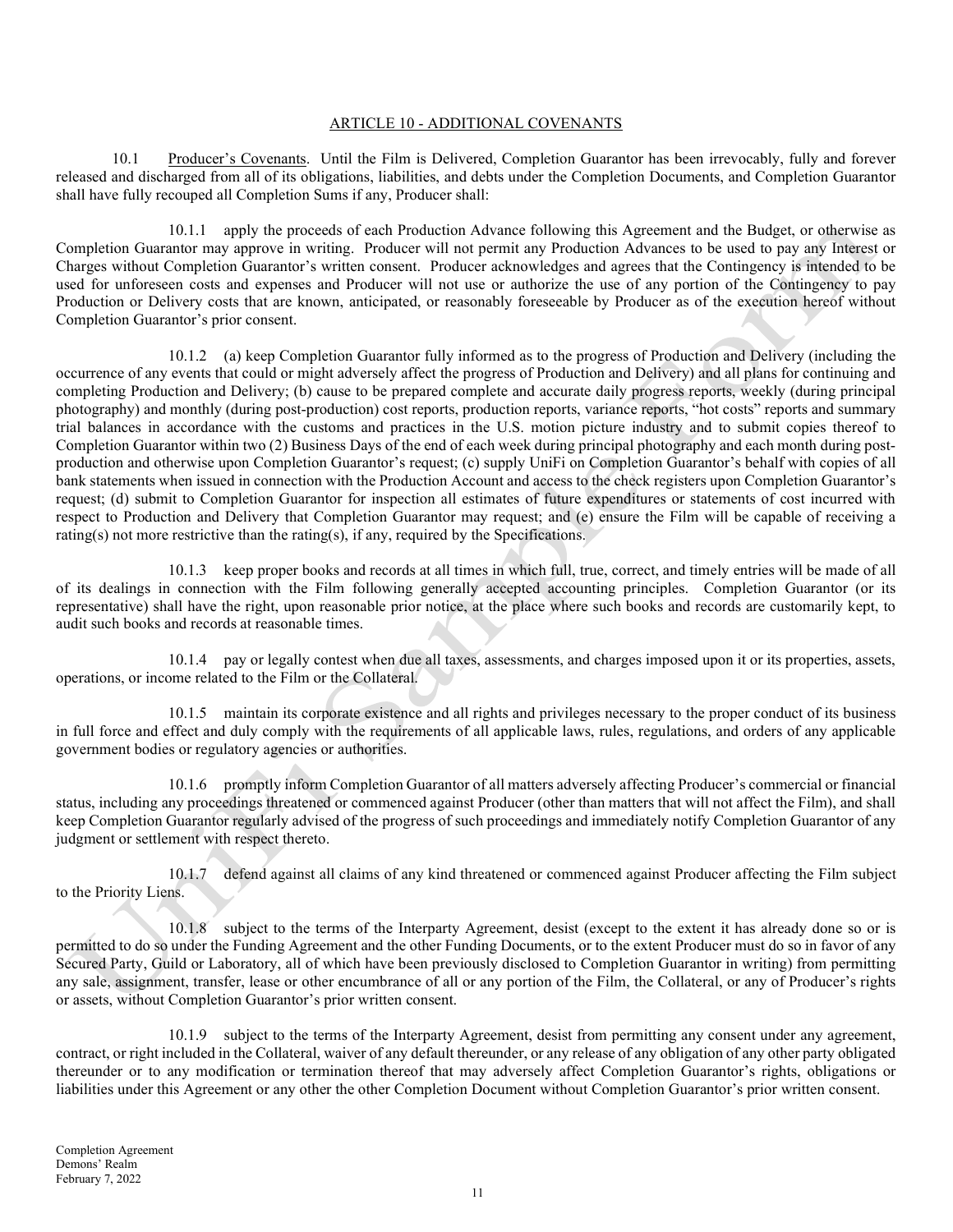10.2 Completion Guarantor's Covenants. Completion Guarantor shall keep proper books and records in which full, true, correct, and timely entries will be made of all Completion Sums following generally accepted accounting principles. Upon Producer's request, Completion Guarantor shall inform Producer in writing as to the total Completion Sums advanced and provide evidence of their payment.

### ARTICLE 11 - PRODUCER'S DEFAULT

11.1 Events of Default. Producer shall be deemed to be in default hereunder ("Default") if any of the following events ("Event of Default") shall occur:

11.1.1 If any representation, warranty, or agreement made by Producer herein or any statement or data submitted by Producer pursuant hereto shall prove to be inaccurate, incomplete, or untrue in any material respect and shall materially adversely affect Completion Guarantor's rights, remedies, powers, defenses, obligations or liabilities under this Agreement, the Completion Guaranty or any of the other Completion Documents.

11.1.2 If Producer shall fail, refuse, or be unable to (a) timely and properly Deliver the Film, (b) conform to and comply with the Production Elements and Specifications or, (c) timely, properly and lawfully perform and comply with any material term, covenant or condition contained in this Agreement, the Completion Documents or any other agreement with any party relating to the Film or the Collateral, which does or might, in Completion Guarantor's opinion, adversely affect Completion Guarantor's rights, remedies, powers, defenses, obligations or liabilities under the Completion Documents and, if curable, Producer does not cure such Default within two (2) Business Days after Producer's receipt of a notice of Default from Completion Guarantor. Producer shall be solely responsible for all costs that are incurred as a result of any act or omission related to a Default and Producer shall reimburse Completion Guarantor for any such costs incurred immediately upon receipt of Completion Guarantor's statement of any such costs.

11.1.3 If according to any provision hereof, Completion Guarantor demands in writing any sum computed and due from Producer and payment thereof is not made by Producer within five (5) Business Days of the date of such written demand.

11.1.4 If any judgment is entered against Producer which in Completion Guarantor's good faith judgment will or is likely to materially adversely affect Production and Delivery and is not discharged within ten (10) Business Days of such judgment being entered unless Producer shall appeal against such judgment within the time allowed for an appeal or a distress or execution is levied or issued upon or against any Collateral or any other property of Producer relating to the Film and the same is not removed within ten (10) Business Days of the levying of the same.

11.1.5 If a resolution is passed for the winding up of Producer or a petition for the liquidation of Producer is presented (except a winding up for purposes of reconstruction or amalgamation) or a receiver of Producer, its assets or any part thereof, any of which is related to or affects Production and Delivery, shall be appointed or a resolution is passed for such appointment.

11.1.6 If Producer shall cease or threaten to cease to carry on its business.

11.1.7 If Producer shall cease doing business as a going concern, make an assignment for the benefit of creditors, generally not pay its debts as they become due or admit in writing its inability to pay its debts as they become due, file a petition commencing a voluntary case under any insolvency, bankruptcy or similar law (the "Bankruptcy Code"), be adjudicated an insolvent, file a petition seeking for itself a reorganization, arrangement, composition, readjustment, rehabilitation, liquidation, dissolution or similar arrangement under the Bankruptcy Code or any other present or future statute, law, rule or regulation; or a case, proceeding or other action shall be instituted against Producer, seeking the entry of an order for relief against Producer as a debtor, to adjudicate Producer as a bankrupt or insolvent, or seeking reorganization, arrangement, readjustment, rehabilitation, liquidation, dissolution or similar relief against Producer under the Bankruptcy Code or other present or future statute, law, rule or regulation, which case, proceeding or other action either results in such entry, adjudication, relief or issuance or entry of any other order of judgment having a similar effect, is not dismissed within thirty (30) days.

# ARTICLE 12 - COMPLETION GUARANTOR'S RIGHTS AND REMEDIES

12.1 Rights of a Secured Party. Subject to the Priority Liens, upon the occurrence of any Event of Default and at any time thereafter (such Default not having previously been cured or waived in writing), Completion Guarantor shall have, in any jurisdiction where the enforcement of this Agreement is sought and in addition to all other rights and remedies at law or equity, all rights and remedies of a secured party under the Uniform Commercial Code or any other applicable law of a similar nature, including, without limitation, the right to take possession of the Collateral or any part or parts thereof, and for that purpose Completion Guarantor or its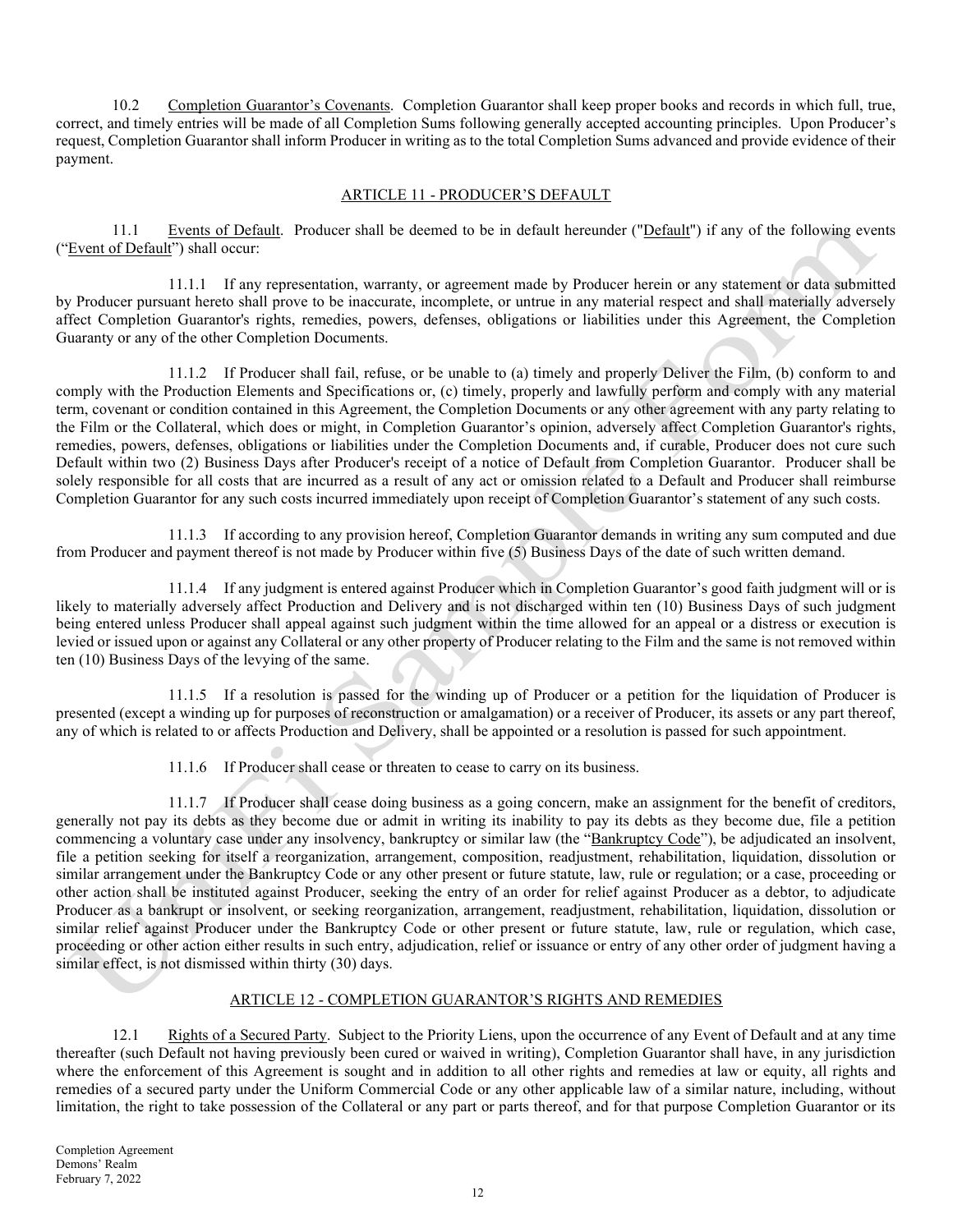designee may enter upon any premises of or under the control of Producer on which any of the Collateral may be situated and remove the same therefrom. Completion Guarantor shall give to Producer prior notice of the time and place of any public sale of any of the Collateral or of the time after which any private sale or any other intended disposition of any of the Collateral is to be made by Completion Guarantor. Upon Default (such Default not having previously been cured or waived in writing), all Completion Sums and all other sums payable by Producer to Completion Guarantor under this Agreement shall become immediately due and payable including Interest thereon from the date of the payment by Completion Guarantor to the date of payment by Producer. Nothing herein shall be deemed to limit Completion Guarantor's recourse or remedies if there is an Event of Default.

12.2 Waivers. Except for notice to Producer as herein required, Producer hereby waives demand, protest, acceptance hereof, loans made, credit extended, any of the Collateral received or delivered or any action that is taken in reliance thereon and all other demands and all suretyship defenses in the manner thereof undertaken or authorized by Completion Guarantor. With respect both to liabilities hereunder and the Collateral, Producer hereby accepts any extension or postponement of the time of payment or any other indulgence, to any substitution, exchange, or release of the Collateral, to the addition or release of any party primarily or secondarily liable, to the acceptance of partial payments thereon and the settlement, compromising or adjusting of any thereof, all in such manner and at such time or times as Completion Guarantor may deem advisable in its reasonable, good faith business judgment. Completion Guarantor shall have no duty as to the Collateral or protection of the Collateral or any income derived with respect thereto, as to the preservation of rights against prior parties, or as to the preservation of any rights pertaining thereto beyond the safe custody thereof. Completion Guarantor may exercise its rights concerning the Collateral without resorting or regard to other Collateral or sources of reimbursement for liability.

12.3 No Recourse. If Completion Guarantor shall release, endorse or assign any of the Collateral to Producer at any time, such release, endorsement, or assignment shall be without recourse to Completion Guarantor in any event.

12.4 Preservation of Collateral. Completion Guarantor shall have the right at any time and from time to time to discharge any taxes, charges, or encumbrances on the Collateral, and to take any other action that Completion Guarantor determines necessary to maintain, protect or preserve any of the Collateral. Producer shall immediately pay to Completion Guarantor on demand all amounts so paid or incurred.

12.5 Receiver. If, in Completion Guarantor's opinion, there is an Event of Default, then, in addition to all other rights, remedies, powers, and defenses that Completion Guarantor may have under applicable law and subject to the Priority Liens, Completion Guarantor shall have the right to obtain the appointment of a receiver of the Collateral (the "Receiver") upon such terms as to compensation and otherwise as Completion Guarantor shall see fit and may, from time to time, remove the Receiver so appointed and appoint another Receiver. Producer acknowledges that, due to the nature of the Collateral, the Collateral will be in danger of being removed or materially injured if there is an Event of Default. The Receiver shall be the agent of Producer and shall have all of the powers of a receiver under applicable law, subject to the Priority Liens. After provision for any expense incurred by the Receiver, all monies received by the Receiver shall be applied by the Receiver per the terms hereof.

12.6 Producer's Indemnification. Producer shall hold harmless and indemnify Completion Guarantor and UniFi, and their respective officers, directors, shareholders, employees, attorneys, subcontractors, agents, and other representatives from and against any claims, actions, suits, proceedings, judgments, and demands, together with all losses, liabilities, damages, costs and expenses incident thereto (including Attorneys' Fees and Costs) and Interest thereon arising out of any Event of Default. Completion Guarantor shall control the litigation or resolution of any claim, action, suit, or proceeding to which this indemnity applies. Completion Guarantor shall solely control the right to select counsel for itself, UniFi, and/or Producer to defend, compromise, or settle any such claim, action, suit, or proceeding. Producer shall have the right, at its cost, to appoint counsel and participate in the defense and resolution of any such claim, action, suit, or proceeding.

### ARTICLE 13 - PRODUCTION REPRESENTATIVE

13.1 Appointment. Completion Guarantor and UniFi (acting as the agent for Completion Guarantor) shall have the right from time to time to appoint one or more production representatives ("Production Representative") who shall, at all reasonable times be entitled to (a) observe and otherwise monitor the progress of Production and Delivery at any time and place provided, subject to Completion Guarantor's rights hereunder, such Production Representative shall not interfere with the progress of Production and Delivery, (b) see dailies, assemblies and rough cuts, (c) inspect the accounts, books, and records of Producer as they relate to the Film or the Collateral and to take extracts therefrom; and (d) request all information to which Completion Guarantor is entitled pursuant hereto.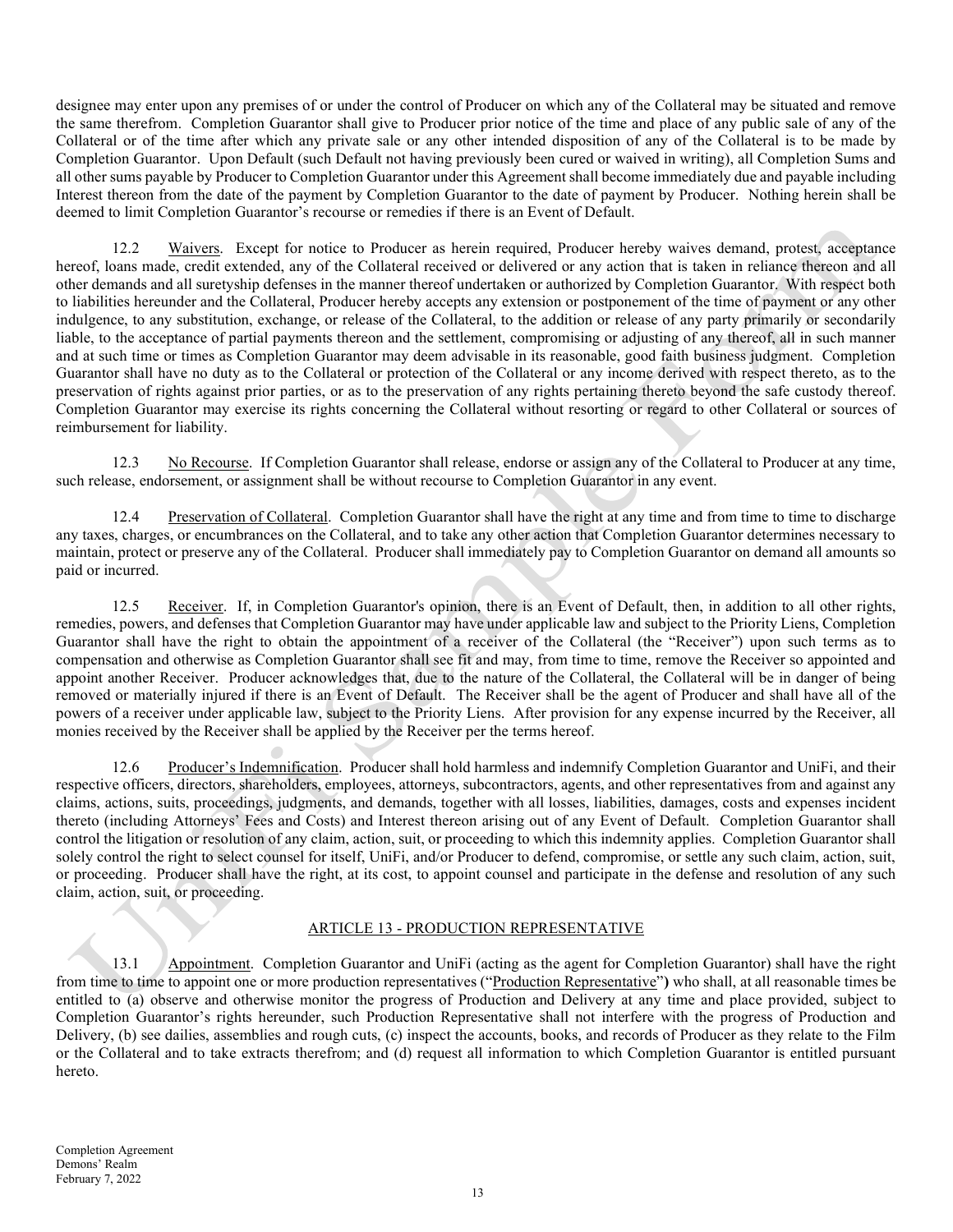13.2 Costs. If Completion Guarantor or UniFi (acting as the agent for Completion Guarantor) shall appoint a Production Representative, all fees, costs, and expenses (including, without limitation, living, travel, and accommodation costs, if applicable, but excluding any general overhead and administrative expenses of Completion Guarantor or UniFi if the Production Representative is a full-time employee of Completion Guarantor or UniFi) incurred in connection therewith ("Production Representative Costs") shall be paid first from Budget funds (excluding the Contingency) to the extent possible, next from the Contingency to the extent remaining and not committed or allocated towards payment of any other costs itemized in the Budget at the time such Production Representative Costs are incurred, and last by Completion Guarantor, in which event any such Production Representative Costs advanced by Completion Guarantor shall constitute Completion Sums.

13.3 Right to Explanations. Completion Guarantor, UniFi (acting as the agent for Completion Guarantor), or the Production Representative shall be entitled to reasonably require from Producer explanations of all matters relating to Production and Delivery. Producer shall give any explanations to the best of its ability as may be required without delay and, if requested by Completion Guarantor, UniFi, or the Production Representative, shall attend reasonably scheduled meetings or participate in telephone conference calls and shall use its best efforts to cause each Key Cast and Key Crew member and any other third-party materially involved with Production or Delivery whose presence Completion Guarantor, UniFi or the Production Representative shall reasonably request, to attend such meetings or participate in such calls, and at such meetings or on such calls to discuss any matter with the Completion Guarantor, UniFi or the Production Representative and give full consideration to each of their proposals to determine the steps to be taken to ameliorate each of their concerns.

## ARTICLE 14 - TAKEOVER

14.1 Reason for Takeover. Completion Guarantor shall have the right (but not the obligation) to take over and administer all or any aspects of Production and Delivery ("Takeover") by giving notice to Producer if at any time (a) Completion Guarantor determines in its good faith judgment, based upon cost reports, production reports, customary motion picture production measures of progress and cost projections, and any other information available that there is a likely risk of a claim against Completion Guarantor under the Completion Guaranty or any of the other Completion Documents; or (b) there is an Event of Default or Producer is in material uncured breach or fails at any time to comply with any of the terms hereof or under any other agreement which failure might, in Completion Guarantor's reasonable judgment, cause Completion Guarantor to incur liability under the Completion Guaranty or any of the other Completion Documents; or (c) Producer fails to carry out or to cause its employees, independent contractors and agents to timely carry out instructions which are given by Completion Guarantor, UniFi (acting as the agent for Completion Guarantor) or the Production Representative in accordance with this Agreement; or (d) there is any strike, lockout, boycott, voluntary or forced unionization or attempted or threatened unionization or other labor disturbance affecting, hindering, impairing, delaying or preventing the timely completion of Production and Delivery; or (e) Completion Guarantor shall have advanced or shall have committed or become obligated to advance Completion Sums or otherwise incurred liability under the Completion Guaranty or any of the other Completion Documents.

### 14.2 Takeover Rights.

14.2.1 In the event of a Takeover, (a) Completion Guarantor shall have the right to do all acts and take all steps necessary to advance and complete Production and Delivery and otherwise protect and enforce Completion Guarantor's rights, remedies, powers and defenses hereunder and to maintain, protect and preserve the Collateral, and (b) Producer shall comply, and cause Key Cast and Key Crew members and other third parties materially involved with Production and Delivery to comply, with all instructions given by Completion Guarantor, UniFi (acting as the agent for Completion Guarantor) or the Production Representative to progress and complete Production and Delivery and remove, remedy or reduce any claim or the risk of there being any claim made against Completion Guarantor under the Completion Guaranty or any of the other Completion Documents including the suspension or dismissal of any person or persons engaged in Production and Delivery, provided that no such instruction shall conflict with the provisions of the Interparty Agreement, any Distributor Agreement or other contractual obligations of Producer with respect to the Film which has been previously approved by Completion Guarantor, except with the consent of all parties affected thereby. Producer acknowledges and agrees that, in the event of a Takeover, Completion Guarantor does not assume Producer's executory obligations, all of which Producer shall continue to be obligated to perform. Completion Guarantor agrees that it shall not knowingly interfere with Producer's rights or its ability to perform its services concerning the Film; however, any reasonable actions taken by or at the direction of Completion Guarantor to advance and complete Production and Delivery during a Takeover shall be deemed not to be an interference with Producer's rights or its ability to perform its services concerning the Film.

14.2.2 In the event of a Takeover, (a) Completion Guarantor shall be deemed to have been appointed Producer's attorney-in-fact to do all acts and take all steps necessary to advance and complete Production and Delivery and otherwise to protect and enforce Completion Guarantor's rights, remedies, powers, and defenses hereunder and to maintain, protect and preserve the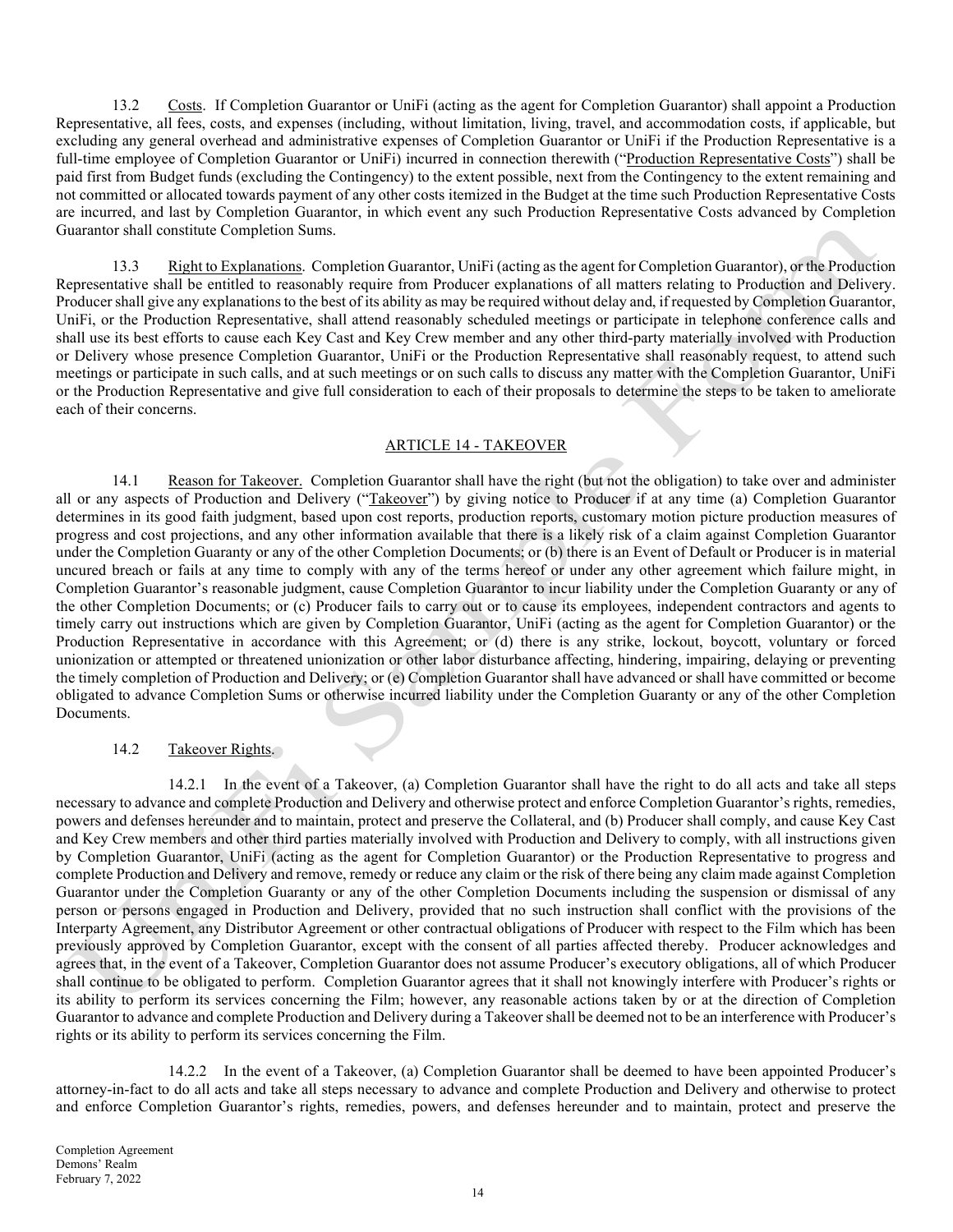Collateral; (b) the licensing or other acquisition and cost of any Pre-Existing Material for use in the Film shall be at the sole discretion of Completion Guarantor; (c) Producer shall and hereby undertakes to place the Production Account (and each of them) and all persons, premises, and equipment used by Producer in connection with Production and Delivery at the disposal of and under the control and custody of Completion Guarantor; (d) Completion Guarantor shall have, and Producer shall provide, full access to and use of (including the right to remove) all materials, property or other assets used in connection with Production and Delivery; (e) Producer shall cooperate fully with Completion Guarantor, UniFi (acting as the agent for Completion Guarantor) and the Production Representative to enable a Takeover to occur with the minimum possible disruption to Production and Delivery, to furnish all information and render all reasonable and customary services in connection with Production and Delivery as Completion Guarantor, UniFi (acting as the agent for Completion Guarantor) or the Production Representative shall reasonably request, including, without limitation, facilitating the transfer of all Film assets, whether or not in Producer's possession, custody or control, to Completion Guarantor or any third-party designated by Completion Guarantor; and (f) Producer shall not interfere with or obstruct Completion Guarantor's exercise of its rights, remedies, powers and defenses hereunder.

14.3 No Liability to Producer. Except as herein provided, Completion Guarantor shall have no liability to Producer resulting from a Takeover provided Completion Guarantor observes the contractual obligations of Producer concerning the Film which have been previously approved by Completion Guarantor.

14.4 Producer's Power of Attorney. Concurrently with the execution hereof, Producer shall deliver to Completion Guarantor a power of attorney ("Producer's Power of Attorney") in the form attached hereto as Exhibit "C", duly signed by an authorized signatory before a notary public, according to which Completion Guarantor shall be appointed as Producer's attorney-in-fact, in the name of Producer or otherwise, to take any of the actions permitted thereby if, in Completion Guarantor's reasonable opinion, there is the occurrence of any default or an Event of Default, Completion Guarantor has advanced any Completion Sums or incurred any liability under any of the Completion Documents or there is a likelihood that Completion Guarantor will need to do so. Producer acknowledges and agrees that such appointment shall be coupled with an interest and is irrevocable but shall terminate upon the completion of Production and Delivery according to the terms of the Completion Guaranty and the satisfaction of Completion Guarantor's obligations thereunder. Upon Producer's written request, Completion Guarantor shall provide Producer with copies of all documents executed in Producer's name according to the Producer's Power of Attorney (provided that a failure to do so shall not be a breach hereof).

14.5 Terminating Takeover. A Takeover shall terminate if Producer shall provide, from sources other than Completion Guarantor, such additional funds (over the Strike Price) in such amount and manner of payment acceptable to Completion Guarantor or shall take other steps that will in the reasonable opinion of Completion Guarantor, adequately protect Completion Guarantor from incurring any liability under any of the Completion Documents, without prejudice to the rights of Completion Guarantor subsequently to exercise any of its rights, remedies, powers and defenses contained herein, including its right to a Takeover. If a Takeover shall terminate before the completion of Production and Delivery, then upon Producer's written request Completion Guarantor will undertake to sign all documents necessary to permit Producer to regain management and control over Production and Delivery.

14.6 Reservation of Rights. Notwithstanding anything to the contrary herein contained, in the event of a Takeover, each Party reserves its rights and remedies for the actions of the other Party.

14.7 Completion Guarantor's Indemnification. In the event of a Takeover, Completion Guarantor shall defend, indemnify and hold harmless Producer, from and against any claims, actions, judgments, and demands, together with all losses, liabilities, damages, costs, and expenses incident thereto (including Attorneys' Fees and Costs) incurred by Producer arising out of any default by Completion Guarantor relating to Producer's contractual obligations concerning the Film to the extent the same were previously approved by Completion Guarantor, or as a result of Completion Guarantor's gross negligence or Completion Guarantor defaulting in the performance of its obligations under any agreement entered into by Completion Guarantor after taking control of Production and Delivery, if and only to the extent, if any, that Producer has been prejudiced by the occurrence of any such default. Additionally, Completion Guarantor shall indemnify and hold harmless Producer for claims against Producer arising solely as a result of Completion Guarantor's use of Producer's Power of Attorney that causes a default in Producer's contractual obligations concerning the Film in any agreement Completion Guarantor shall have previously approved. Completion Guarantor shall have no obligation to Producer or any other person to take any action to enforce any such agreement, contract or right or obligation to exercise any other right or power granted by this Agreement unless the following conditions have been satisfied: (a) such action shall have been requested of Completion Guarantor by Producer in writing, and (b) Completion Guarantor shall have received indemnity against costs and expenses which may be incurred in connection with such action in amounts and form satisfactory to Completion Guarantor. Notwithstanding anything herein to the contrary, Completion Guarantor's indemnity shall not extend to any claims for which Producer must indemnify Completion Guarantor pursuant hereto including any claims resulting from an Event of Default even if such claims shall arise after a Takeover. Completion Guarantor reserves all rights, remedies, powers, and defenses against Producer, at law or in equity, in the event of any breach hereof by Producer.

Completion Agreement Demons' Realm February 7, 2022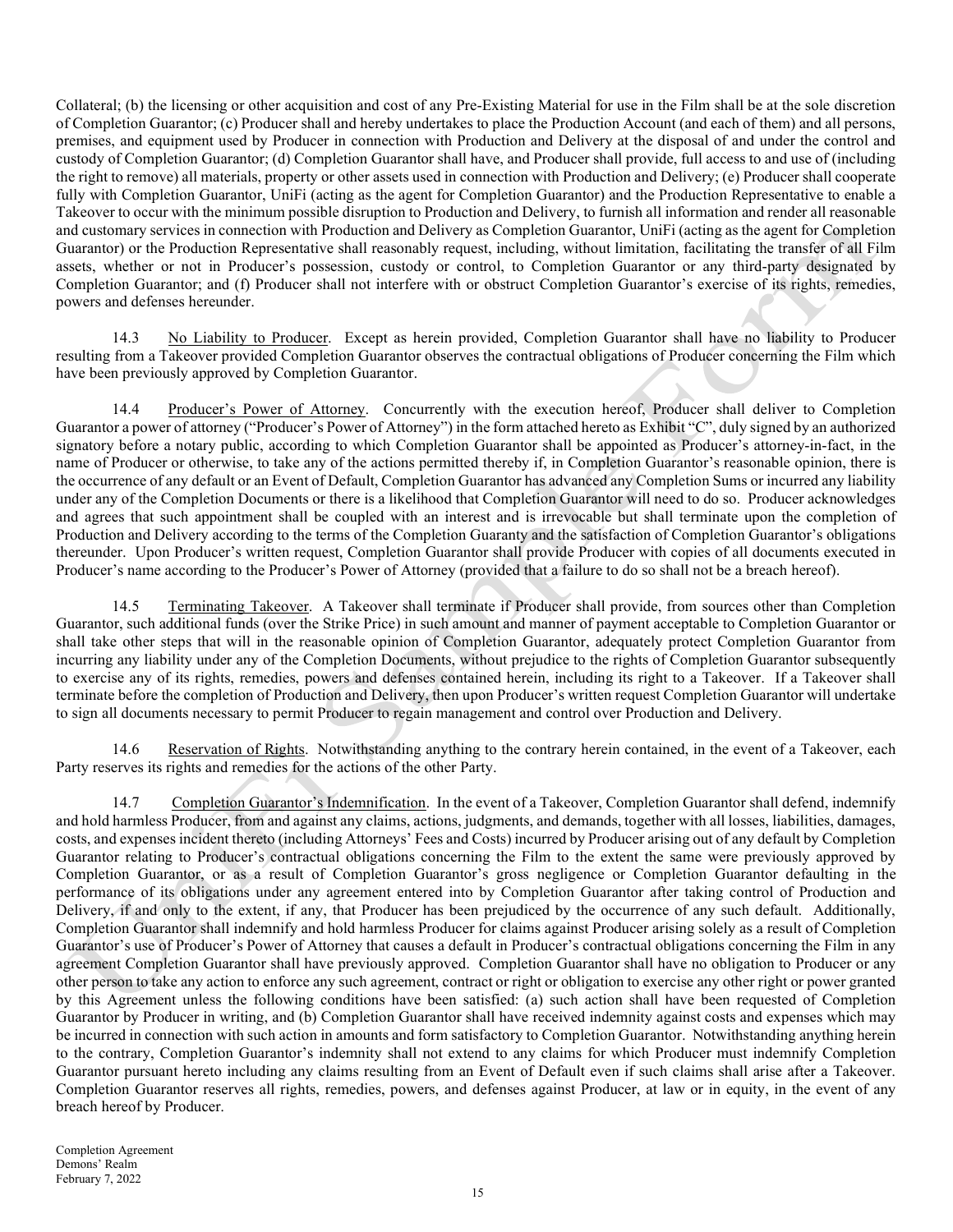### ARTICLE 15 - SECURITY INTEREST AND LIEN

15.1 Lien. Producer has granted or will grant to Completion Guarantor a continuing security interest in, a lien on, security over, and the right of set-off against, all of Producer's Rights, whether now owned or hereafter acquired or arising and regardless of where located or whether or not in possession of Producer, including all of Producer's right, title and interest in the "Collateral" (as defined and described in the Collateral Description attached hereto as Exhibit "D" and incorporated herein by its reference) as security for the payment of all monies payable to Completion Guarantor hereunder and the performance of all other obligations of Producer to Completion Guarantor according to the Completion Documents (collectively, "Lien").

15.2 Permitted Liens. Except for the Permitted Liens, Producer has not granted and will not grant any lien on or security over the Film or the Collateral to any other person without Completion Guarantor's prior written approval. Subject to the Interparty Agreement, the Lien shall be prior in rank to all Permitted Liens except for the Priority Liens as to which the Lien shall be subject to and subordinate in rank.

15.3 Additional Documents. At the request of Completion Guarantor, Producer shall execute and deliver all such further reasonable documents prepared by Completion Guarantor consistent herewith as Completion Guarantor may deem necessary or appropriate to perfect, maintain, protect and preserve the Lien and, if Producer fails to do so within three (3) Business Days of Completion Guarantor's request, Completion Guarantor may execute such documents as Producer's attorney-in-fact according to Producer's Power of Attorney.

15.4 Financing Statements and Collateral Mortgages. Completion Guarantor or its designee shall have the right to file and record any deed, charge, mortgage, pledge, assignment, lien, notarial bond, cession, financing statement, and similar documents or instruments, including Uniform Commercial Code Financing Statements, in any state, province, or jurisdiction where Completion Guarantor believes such documents or instruments should be filed to perfect the Lien. Concurrently with the execution hereof, Producer shall deliver to Completion Guarantor (a) a copyright mortgage and assignment ("Copyright Mortgage and Assignment") in the form attached hereto as Exhibit "E", duly signed by an authorized signatory of Producer before a notary public, which Completion Guarantor or its designee shall have the right to register with the U.S. Copyright Office; and (b) an authentication certificate for any financing statement or similar document or instrument that Completion Guarantor deems necessary or desirable to file to perfect any of Completion Guarantor's rights, liens or security in the Film or the Collateral ("Authentication for Financing Statement") in the form attached hereto as Exhibit "F", duly signed by an authorized signatory of Producer.

15.5 Release of Lien. Completion Guarantor shall release or terminate the Lien and provide documentary evidence thereof to Producer promptly following Producer's written request provided (a) each Beneficiary shall, in such form and substance satisfactory to Completion Guarantor, irrevocably and unconditionally release Completion Guarantor from any liability under the Completion Documents, and (b) Completion Guarantor shall acknowledge in writing that either it did not advance any, or it has fully recouped all, Completion Sums. Producer shall reimburse Completion Guarantor for any reasonable fees and expenses Completion Guarantor shall incur to effectuate or substantiate any release or termination of the Lien.

### ARTICLE 16 - COMPLETION SUMS

16.1 Completion Sums. Completion Guarantor shall have the right at any time to incur, advance, or expend Completion Sums at its sole discretion. Completion Sums will be irrevocably and fully recoupable as herein provided. The termination or release of Completion Guarantor's obligations under the Completion Documents shall not affect Completion Guarantor's right to recoup Completion Sums.

16.2 Recoupment. Producer acknowledges and agrees that Completion Guarantor shall be entitled, subject to the terms of the Interparty Agreement and the other Completion Documents and after Beneficiary's Obligations have been paid in full, to fully recoup and recover Completion Sums from all proceeds received by Producer (including any affiliate, parent or subsidiary of Producer) or payable (without offset and double-counting) to Producer from any third-party, including any Distributor, in respect of the exploitation and disposition of the Film and the Collateral by any means and any media, now known or hereinafter invented, throughout the world in perpetuity and all other revenues payable to Producer concerning the Film including any production subsidy, benefit from a government-sponsored loan program, tax credit, rebate or other similar incentives (collectively, "Recoupment Proceeds"). Without limiting the foregoing, if Completion Guarantor has advanced any Completion Sums, then Producer further acknowledges and agrees that, as between Producer and Completion Guarantor, after the Repayment Date applicable to that Beneficiary that has monetized the Incentives, Completion Guarantor is solely entitled to any Excess Incentives until Completion Guarantor's full recoupment of all Completion Sums. Producer shall promptly and directly pay, or cause any applicable third-party that shall receive Excess Incentives to

Completion Agreement Demons' Realm February 7, 2022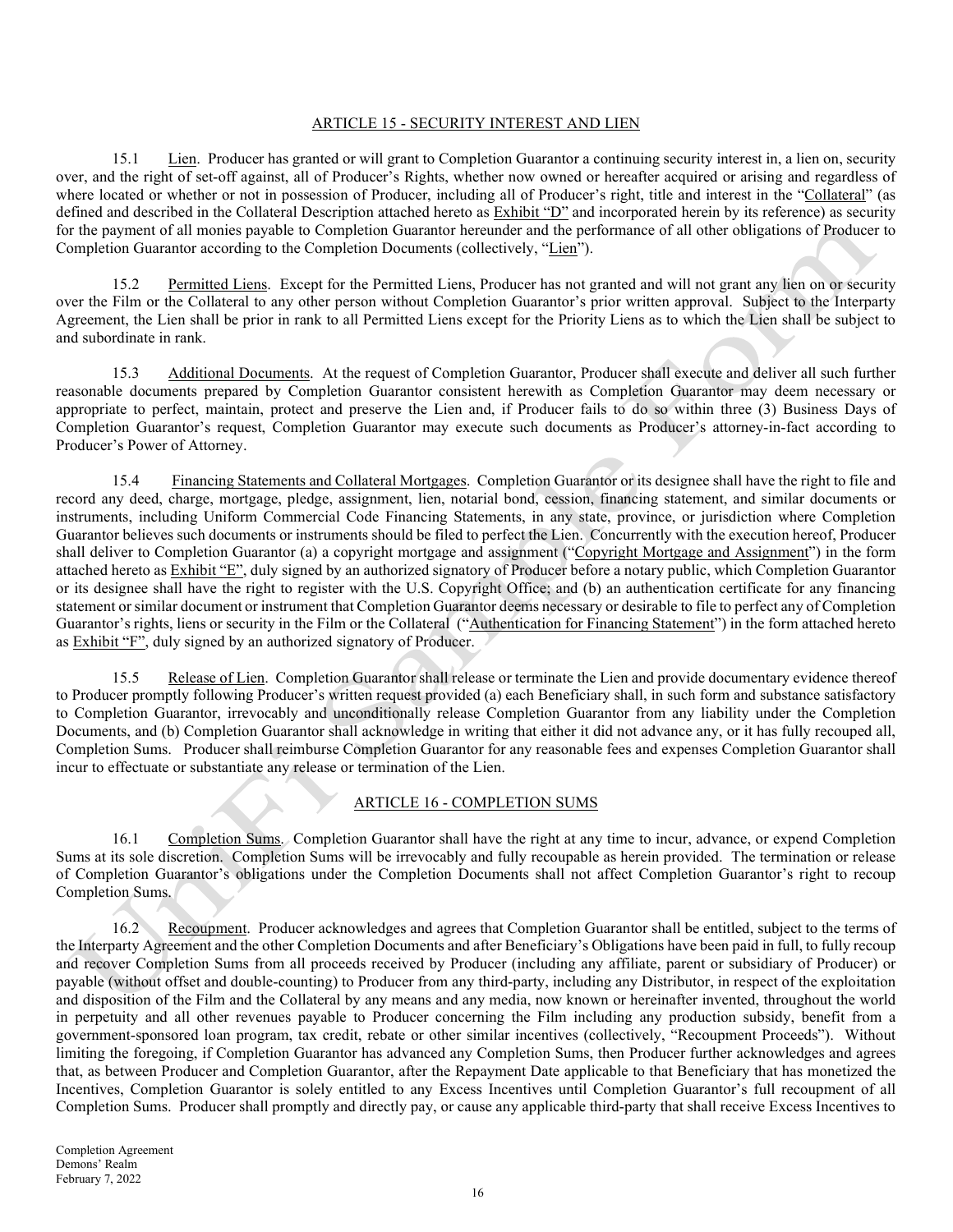promptly and directly pay, any such Excess Incentives to Completion Guarantor until Completion Guarantor's full recoupment of all Completion Sums. Before Completion Guarantor recoups Completion Sums, Producer or its designee shall be entitled to recoup from Recoupment Proceeds the funds advanced by or on behalf of Producer (a) for any Enhancement provided Completion Guarantor or its designee shall have received the additional fee under Section 7.4 and (b) that would otherwise have been advanced as Completion Sums including any funds advanced under Section 14.4. Subject to the immediately preceding sentence and the extent of the Priority Liens, Producer shall pay or cause to be paid, and hereby assigns, to Completion Guarantor all of Producer's Rights in and to Recoupment Proceeds until Completion Guarantor has fully recouped all Completion Sums.

16.3 Direction to Pay. Completion Sums recoupable hereunder by Completion Guarantor shall be paid directly, without offset, to Completion Guarantor by Producer or, at the source by each third-party that is contractually obligated to pay Recoupment Proceeds to Producer (or to any Sales Agent, Licensing Intermediary, or any other party as directed by Producer). Producer shall execute a notice of irrevocable assignment in a form acceptable to Completion Guarantor directing payment of Recoupment Proceeds to Completion Guarantor after all Obligations have been repaid in full and until Completion Guarantor shall have fully recouped all Completion Sums and Producer shall secure the applicable third-party payer's acceptance thereof. In the event Producer fails, refuses, or is unable to do so within two (2) Business Days following Completion Guarantor's request, Completion Guarantor will do so as Producer's attorney-in-fact. Recoupment by Completion Guarantor shall be made before the payment of any deferred compensation (except to the extent any such deferred compensation is included in the Strike Price and covered by the Completion Guaranty without limitation or exclusion) and any profit participation (other than any so-called "Gross Profit" participation payable to any third-party approved in writing by Completion Guarantor) becomes payable to Producer or any third-party. Producer shall, promptly upon receipt thereof, furnish Completion Guarantor with copies of any statements of account received by Producer that pertain to proceeds derived from the exploitation of the Film. Notwithstanding the foregoing, if a Collection Agreement in connection with the Film has been fully executed and is in full force and effect amongst Producer, Completion Guarantor, and any other parties thereto, then Completion Sums recoupable hereunder shall be paid to Completion Guarantor following the order of priority and terms thereof.

# ARTICLE 17 - MISCELLANEOUS

17.1 Notices. To be effective under the terms hereof, any consent, waiver, approval, claim, notice, request, demand or other communication provided for hereunder to be given shall be (a) in writing, (b) delivered by hand to the party's address specified herein, and (c) delivered either by hand, by nationally recognized overnight courier (e.g., DHL, FedEx, UPS or equivalent), by facsimile or by electronic transmission in either a Tagged Image Format File ("TIFF") or Portable Document Format ("PDF") (or, for approval or consent, by email without the requirement of a TIFF or PDF attachment). Any writing so sent and delivered shall be addressed to each Party, as the case may be, at their respective addresses and shall be deemed to have been received by the Party to which sent (i) on the day of delivery if delivered during the sender's regular working hours on a Business Day by hand, TIFF or PDF electronic transmission (when shown sent by sender's email system, and provided that no subsequent delivery failure notification is issued by the sender's email server) or nationally recognized overnight courier; (ii) on the next Business Day if such writing is not sent during the sender's regular working hours on a Business Day; or (iii) on such later date if the recipient gives verifiable proof of receipt on such later date. The address for notices to each Party (until a notice of a change thereof is served as provided herein) shall be, as follows:

| To Producer:                                                                                                                                                                                                                                                      |                                                                                                                                                                                                                            |
|-------------------------------------------------------------------------------------------------------------------------------------------------------------------------------------------------------------------------------------------------------------------|----------------------------------------------------------------------------------------------------------------------------------------------------------------------------------------------------------------------------|
| Hellish Films, LLC<br>4942 High Point Rd NE<br>Atlanta, Georgia 30342<br><b>Attention: Harris Jones</b><br>Email: harris.jones@putthekettleonproductions.com                                                                                                      |                                                                                                                                                                                                                            |
| To Completion Guarantor:                                                                                                                                                                                                                                          | With a copy to:                                                                                                                                                                                                            |
| Atlantic Specialty Insurance Company<br>c/o UniFi Completion Guaranty Insurance Solutions, Inc.<br>d/b/a UniFi Completion Guarantors<br>22287 Mulholland Highway #367<br>Calabasas, CA 91302-5190 USA<br>Attention: Steven Leib<br>Email: $steven@unifibonds.com$ | Atlantic Specialty Insurance Company<br>c/o Intact Insurance Entertainment<br>505 N Brand Blvd., Suite 1250<br>Glendale, CA 91203 USA<br>Attention: Joe Fitzgerald, President US<br>Email: jfitzgerald@intactinsurance.com |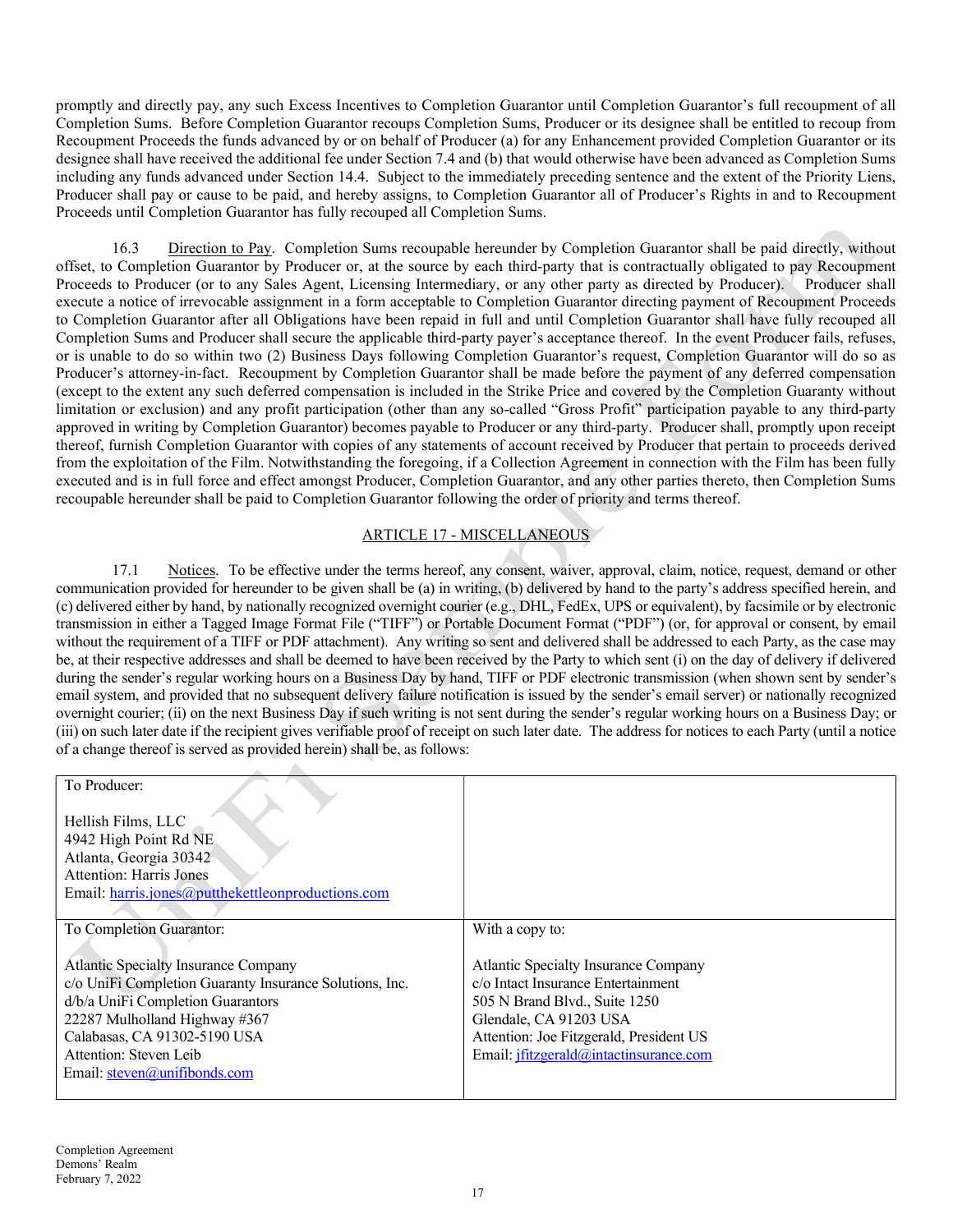17.2 Construction. This Agreement shall be deemed drafted equally by the Parties. Its language shall be construed as a whole and according to its fair meaning. Any presumption or principle that the language is to be construed against any Party shall not apply. The headings in this Agreement are only for convenience and are not intended to affect construction or interpretation. The terms and conditions of each schedule, exhibit, rider, and endorsement attached hereto are by reference incorporated in this Agreement. Any references to paragraphs or subparagraphs, sections or subsections, clauses or subclauses, schedules, exhibits, riders, and endorsements are to those parts of this Agreement unless the context indicates to the contrary. Also, unless the context indicates to the contrary: (a) the plural includes the singular and the singular includes the plural, (b) or is used both conjunctively and disjunctively, (c) any, all, each, or every, means any and all and each and every, (d) includes and including are each without limitation, (e) herein, hereof, hereunder, and other similar compounds of the word here refers to this Agreement in its entirety and not to any particular paragraph, subparagraph, section or subsection, clause or subclause, (f) references to this Agreement or any other agreement, document or instrument shall refer to such agreement, document or instrument and any permitted amendment, modification, supplement, extension, renewal, replacement and restatement thereof, and  $(g)$  all pronouns and any variations thereof shall be deemed to refer to the masculine, feminine, neuter, singular or plural as the identity of the entities or persons referred to may require.

17.3 Successors and Assigns. This Agreement will be binding upon and will inure to the benefit of the respective successors and assigns of each Party, provided that no Party shall assign its rights or obligations to any third person without the written consent of each other Party, which consent shall not be unreasonably withheld except as expressly permitted hereunder. No such consent shall be necessary for an assignment arising from (a) a corporate reorganization, (b) a merger, or (c) the acquisition of substantially all of the assigning Party's stock or assets.

17.4 Severability. In case any provision of this Agreement shall be invalid, illegal, or unenforceable in any jurisdiction then, as to such jurisdiction only, such provision shall to the extent of such prohibition or unenforceability be deemed severed from the remainder of this Agreement and the validity, legality, and enforceability of the remaining provisions shall not in any way be affected or impaired thereby.

17.5 Cumulative Rights and Remedies. Each and all of the several rights and remedies provided for in this Agreement or at law or in equity shall be cumulative and no one of them shall be exclusive of any other right or remedy. The exercise of any one or more of such rights or remedies shall not be deemed to be a waiver of or an election not to exercise any other such right or remedy.

17.6 GOVERNING LAW. THIS AGREEMENT SHALL IN ALL RESPECTS BE CONSTRUED UNDER AND GOVERNED BY THE LAWS OF THE STATE OF NEW YORK AND THE APPLICABLE FEDERAL LAWS OF THE UNITED STATES OF AMERICA, WITHOUT REGARD TO THE CONFLICT OR CHOICE OF LAW RULES OF SUCH STATE, AND THE FEDERAL LAWS OF THE UNITED STATES, AS APPLICABLE.

17.7 Submission to Jurisdiction; Service of Process. Except for disputes subject to arbitration under the terms hereof, each Party hereby submits generally, unconditionally, irrevocably, and exclusively to the jurisdiction of the courts of the State of New York in New York County and the jurisdiction of the federal courts of the United States District Court for the Southern District of New York. Each Party agrees that service of all writs, processes, statements, correspondence, and summonses in any suit, action, or proceeding in the above-named courts may be made upon such Party by the mailing thereof by registered or certified mail, postage prepaid to such Party at such Party's address for notices as provided for in this Agreement. Nothing in this Section shall be deemed to in any way limit the ability of any Party to serve any such writs, processes, statements, correspondence, or summonses in any other manner permitted by applicable law or to obtain jurisdiction over any Party in such other jurisdictions, and in such manner, as may be permitted by applicable law. Each Party irrevocably waives any objection which it may now or in the future have based on lack of personal jurisdiction over such Party or which it may have to the laying of the venue of any such suit, action, or proceeding brought in the above-named courts and further irrevocably waives any claim that it is not subject to the jurisdiction of the above-named courts, that any of its respective property is exempt or immune from attachment or execution, that any such suit, action, or proceeding brought in any such court has been brought in an improper venue or an inconvenient forum, that the venue of any such action, suit, or proceeding is improper or that this Agreement or the subject matter hereof may not be enforced in or by any of the above-named courts. Each Party hereby expressly waives the application of the procedures for service of process according to The Hague Convention for Service Abroad of Judicial and Extrajudicial Documents in Civil or Commercial Matters.

17.8 WAIVER OF JURY TRIAL. TO THE EXTENT NOT PROHIBITED BY APPLICABLE LAW WHICH CANNOT BE WAIVED, EACH PARTY HEREBY WAIVES ANY RIGHT TO TRIAL BY JURY IN RESPECT OF ANY ACTION, SUIT, OR OTHER PROCEEDING ARISING OUT OF OR BASED UPON THIS AGREEMENT. EACH PARTY HEREBY FURTHER WAIVES ANY RIGHTS OF SETOFF, AND THE RIGHT TO IMPOSE COUNTERCLAIMS (OTHER THAN THOSE RIGHTS OF SETOFF AND COUNTERCLAIMS ARISING SOLELY AND DIRECTLY FROM THE FILM OR THIS AGREEMENT) IN ANY ARBITRATION OR LITIGATION IN ANY COURT CONCERNING, IN CONNECTION WITH, OR ARISING OUT OF THE OTHER COMPLETION DOCUMENTS, OR ANY OTHER CLAIM OR DISPUTE HOWSOEVER ARISING, BETWEEN BENEFICIARY AND COMPLETION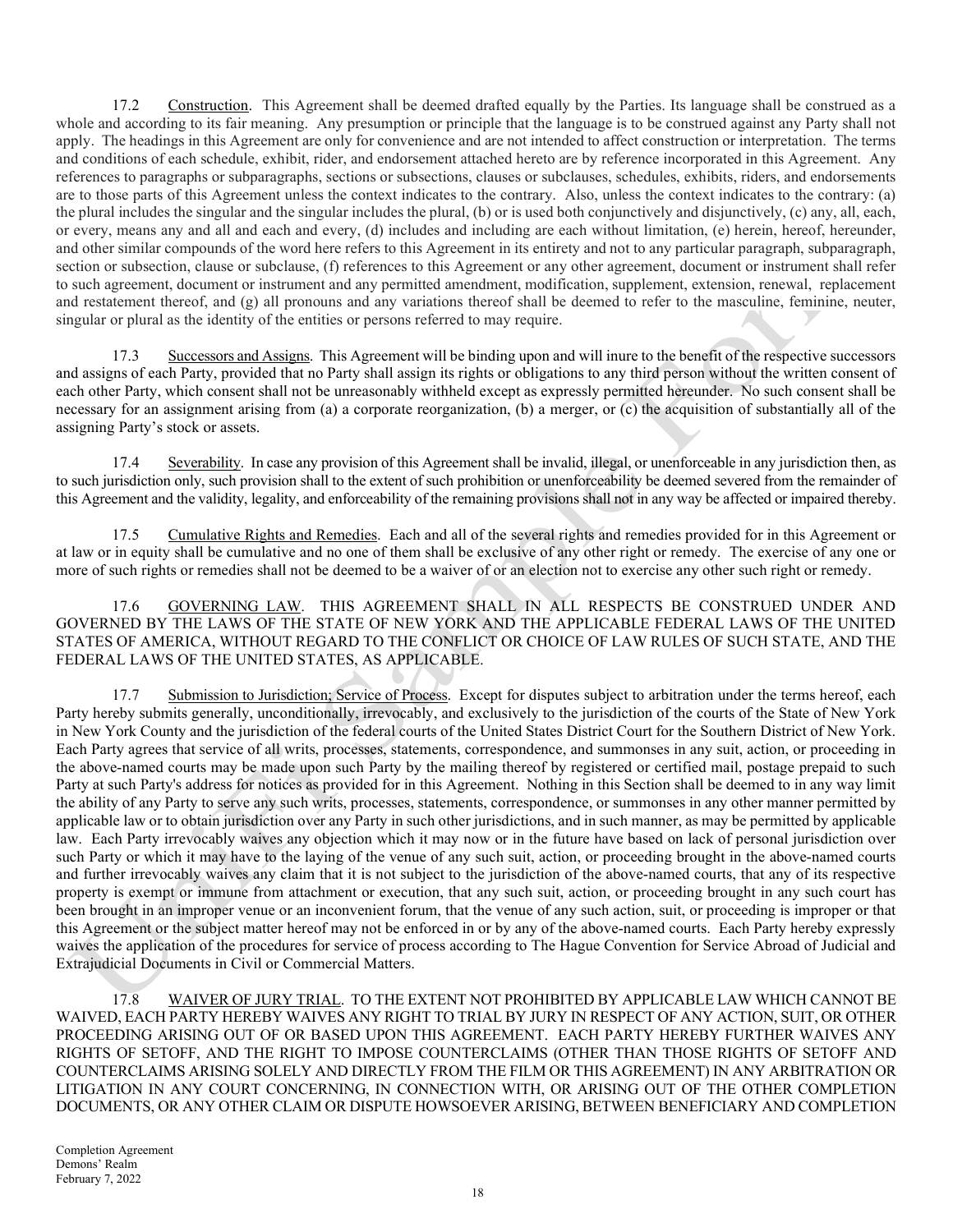GUARANTOR. THIS WAIVER IS IRREVOCABLE, MEANING THAT IT MAY NOT BE MODIFIED EITHER ORALLY OR IN WRITING AND, THIS WAIVER SHALL APPLY TO ANY AMENDMENTS AND MODIFICATIONS TO THIS AGREEMENT. The scope of this waiver is intended to be all-encompassing of any disputes that may be filed in any court and that relate to the subject matter of this Agreement, including, without limitation, contract claims, tort claims, breach of duty claims, and all other common law and statutory claims. Each Party hereby acknowledges this waiver is a material inducement to enter into a business relationship on which each Party has already relied in entering into this Agreement and will continue to rely in their related future dealings in connection with this Agreement. Each Party hereby further warrants and represents that it knowingly and voluntarily waives its jury trial rights following consultation with legal counsel.

17.9 Amendments. No modification, rescission, waiver, release, termination, or amendment of any provision of this Agreement shall be effective as to Completion Guarantor or Producer, except by a written agreement signed by an authorized signatory of Completion Guarantor and Producer.

17.10 Joint and Several Obligations. If two or more parties comprise Producer hereunder, then, except as may be specifically provided to the contrary herein, their respective undertakings, representations, and warranties made in this Agreement are joint and several. Notwithstanding the foregoing, Completion Guarantor may proceed against any or either of them without having foreclosed on the Collateral or first instituted proceedings or made demand upon or against any or all others.

17.11 Approvals. Wherever in this Agreement Completion Guarantor has the right to approve agreements, personnel or other production matters or otherwise make decisions concerning Production and Delivery, such approval or decisions shall be made without undue delay, reasonably, in good faith, taking into account the likelihood of Completion Guarantor incurring liability under the Completion Documents as a result of such decision or approval. Wherever in this Agreement Producer has a right of approval or consent concerning Production and Delivery, such approval or consent shall not be unreasonably withheld or delayed.

17.12 Screen Credit. Producer shall cause Completion Guarantor to be accorded credit as the Completion Guarantor of the Film in the Film's end titles in all positive prints and reproductions thereof, all in a size and font equal to that most commonly utilized to accord other credits in the end credit crawl. Unless Completion Guarantor otherwise agrees in writing, the form of Completion Guarantor's credit in the Film's end titles shall be as follows: "Completion Guaranty provided by UniFi Completion Guarantors." Producer's inadvertent failure to provide the foregoing credit shall not be a breach hereof, provided if not unduly expensive, Producer shall use all reasonable efforts to prospectively cure such failure in all positive prints and reproductions of the Film created after Producer's receipt of notice of such failure. Completion Guarantor shall not be entitled to injunctive or equitable relief in the event of a failure to accord the foregoing credit.

17.13 Costs and Fees. If any action, suit, or other proceeding is brought by any Party for the enforcement of this Agreement, to declare rights or obligations hereunder, or as a result of an alleged breach, default, or misrepresentation by any Party, the prevailing Party shall be entitled to recover its Attorneys' Fees and Costs. Excepting the express obligations of each Party hereunder, such Party shall not be liable for consequential, incidental, indirect, punitive or special damages, loss of profits, data, business, or goodwill, however arising

17.14 Authority to Act. Each Party warrants it is not required to obtain any authorizations, approvals, or consents from any government bodies or regulatory authorities for the execution and delivery of this Agreement and its performance hereunder, its execution, delivery and performance of all of the terms and provisions under this Agreement has been duly authorized by proper corporate or other action under the laws of the state of its incorporation, formation or organization, and no consent of any third person to its execution, delivery, and performance under this Agreement is otherwise required.

17.15 No Third-Party Beneficiary. No Party intends that any rights, obligations, or restrictions contained herein shall inure to the benefit of any third person. Producer hereby waives any interest and benefit, which Producer may have, or in the future may be entitled to, in or under the Completion Guaranty and specifically acknowledges that it is not a third-party beneficiary of the Completion Guaranty.

17.16 Counterparts. This Agreement may be executed in any number of counterparts, each of which when so executed and delivered shall be deemed to be an original and all of which taken together shall constitute the same instrument, respectively. The delivery of an executed counterpart of this Agreement by facsimile or transmitted electronically in TIFF or PDF format shall be equally effective as delivery of a manually executed counterpart of this Agreement. Each Party delivering an executed counterpart by facsimile or transmitted electronically in TIFF or PDF format shall also endeavor to deliver a manually executed counterpart of this Agreement, but failure to do so shall not affect the validity, enforceability, or binding effect of this Agreement.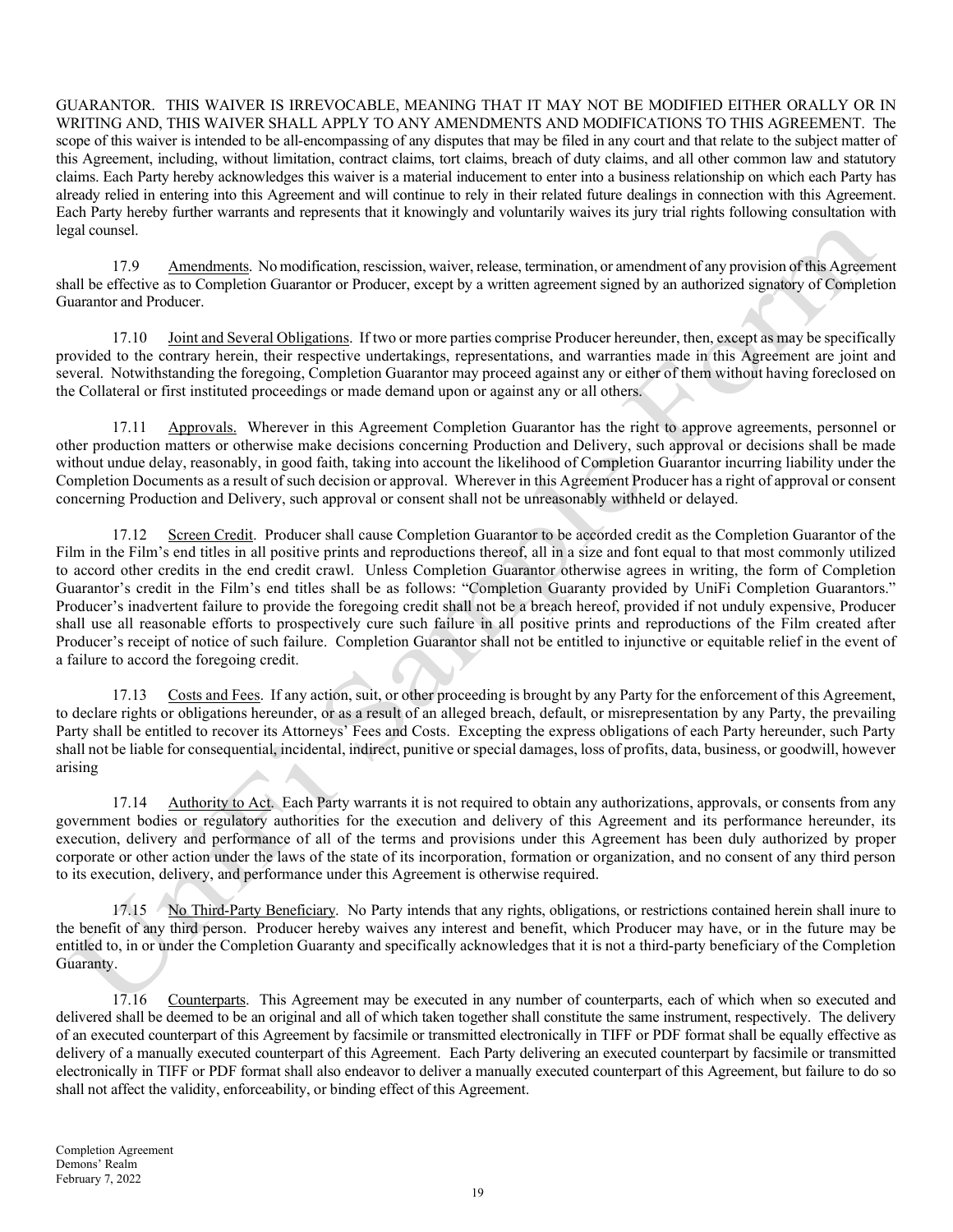17.17 Final Agreement. Each Party intends for this Agreement to be the final, complete, and exclusive expression of the agreement between them, and to supersede any prior oral or written agreements, concerning the subject matter hereof.

[Remainder of page left intentionally blank/Signatures on the following page]

P

 $\begin{array}{c} \bullet \\ \bullet \end{array}$ 

C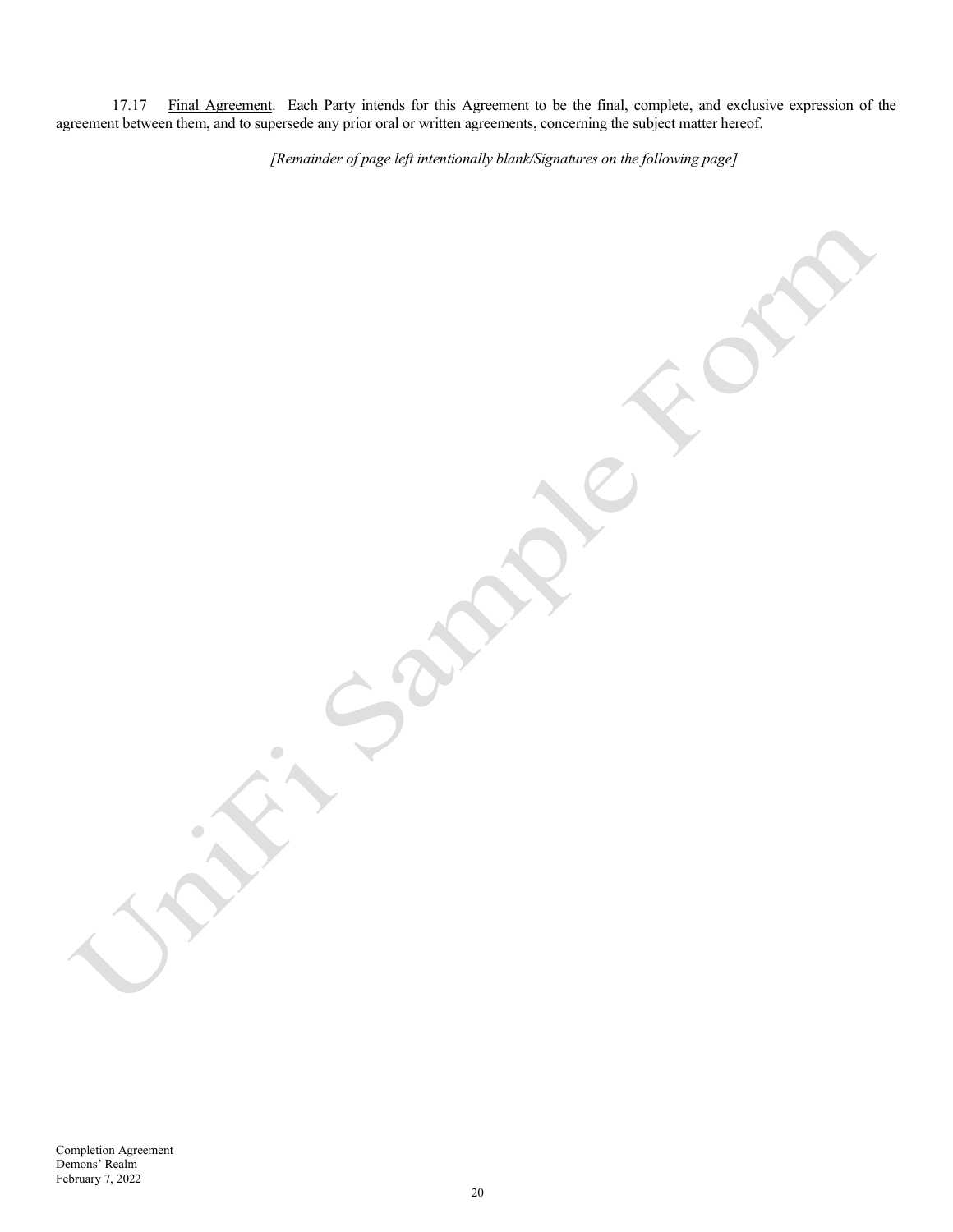IN WITNESS WHEREOF, each of the Parties has executed this Agreement as of the date first above written.

"PRODUCER" Hellilsh Films, LLC

By: Harris Tames Its: Authorized Signatory

"COMPLETION GUARANTOR" UniFi Completion Guaranty Insurance Solutions, Inc. d/b/a UniFi Completion Guarantors in the name of and on behalf of Atlantic Specialty Insurance Company

 $\bullet$ 

By: Steve *Mangel* Its: Authorized Signatory

Completion Agreement Demons' Realm Signature Page